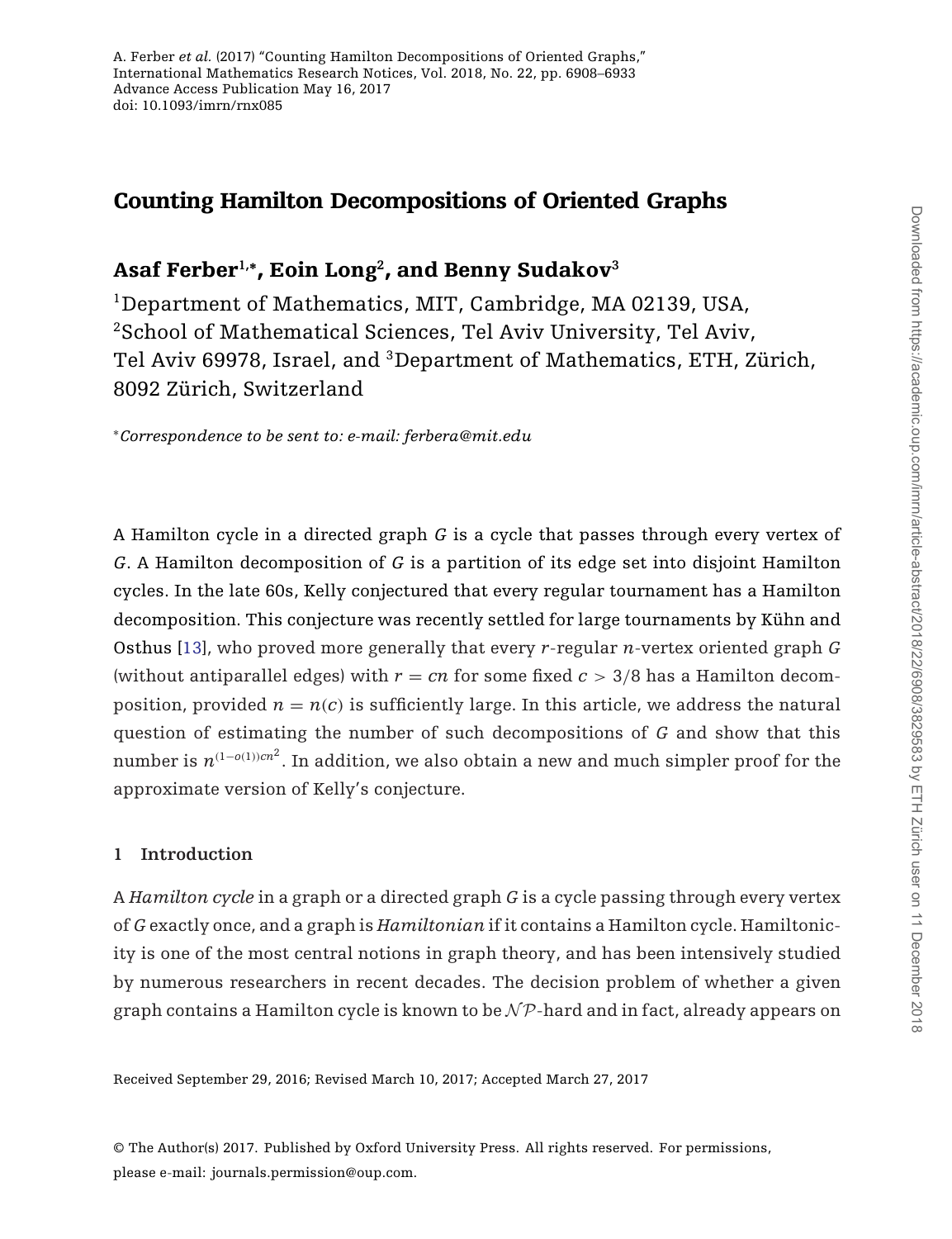Karp's original list of 21  $\mathcal{NP}$ -hard problems [\[9\]](#page-24-0). Therefore, it is important to find general sufficient conditions for Hamiltonicity (for a detailed discussion of this topic we refer the interested reader to two surveys of Kühn and Osthus [\[12,](#page-24-0) [14](#page-24-0)]). In this article, we discuss Hamiltonicity problems for directed graphs. A *tournament*  $T_n$  on  $n$  vertices is an orientation of an *n*-vertex complete graph  $K_n$ . The tournament is *regular* if all in/outdegrees are the same and equal  $(n-1)/2$ . It is an easy exercise to show that every tournament contains a Hamilton path (i.e., a directed path passing through all the vertices). Moreover, one can further show that a regular tournament contains a Hamilton cycle.

A tournament is a special case of a more general family of directed graphs, socalled *oriented* graphs. An oriented graph is a directed graph obtained by orienting the edges of a simple graph (i.e., a graph without loops or multiple edges). Given an oriented graph *G*, let  $\delta^+(G)$  be its minimum outdegree,  $\delta^-(G)$  be its minimum indegree and let the *minimum semi-degree*  $\delta^{0}(G)$  be the minimum of  $\delta^{+}(G)$  and  $\delta^{-}(G)$ . A natural question, originally raised by Thomassen in the late 70s, asks to determine the minimum semi-degree which ensures Hamiltonicity in the oriented setting. Following a long line of research, Keevash, Kühn, and Osthus [\[10](#page-24-0)] settled this problem, showing that  $δ<sup>0</sup>(G) ≥ \lceil \frac{3n-4}{8} \rceil$  is enough to obtain a Hamilton cycle in any *n*-vertex oriented graph. A construction showing that this is tight was obtained much earlier by Häggkvist [\[8\]](#page-24-0).

Once Hamiltonicity of *G* has been established, it is natural to further ask whether *G* contains many edge-disjoint Hamilton cycles or even a Hamilton decomposition. A *Hamilton decomposition* is a collection of edge-disjoint Hamilton cycles covering all the edges of a graph. In the late 60s, Kelly conjectured (see [\[12,](#page-24-0) [14](#page-24-0)] and their references) that every regular tournament has a Hamilton decomposition. Kelly's Conjecture has been studied extensively in recent decades, and quite recently was settled for large tournaments in a remarkable tour de force by Kühn and Osthus [\[13\]](#page-24-0). In fact, Kühn and Osthus [\[13](#page-24-0)] proved the following stronger statement for dense *r-regular* oriented graphs (i.e., oriented graphs with all in/outdegrees equal to *r*).

**Theorem 1.** Let  $\epsilon > 0$  and let *n* be a sufficiently large integer. Then, every *r*-regular oriented graph *G* on *n* vertices with  $r \geq 3n/8 + \epsilon n$  has a Hamilton decomposition.  $\Box$ 

The bound on  $r$  in this theorem is best possible up to the additive term of  $\epsilon n$ . Indeed, as we already mentioned above, if *r* is smaller than 3*n*/8 then *G* may not even be Hamiltonian.

Counting various combinatorial objects has a long history in Discrete Mathematics and such problems have been extensively studied. Motivated by Theorem 1, in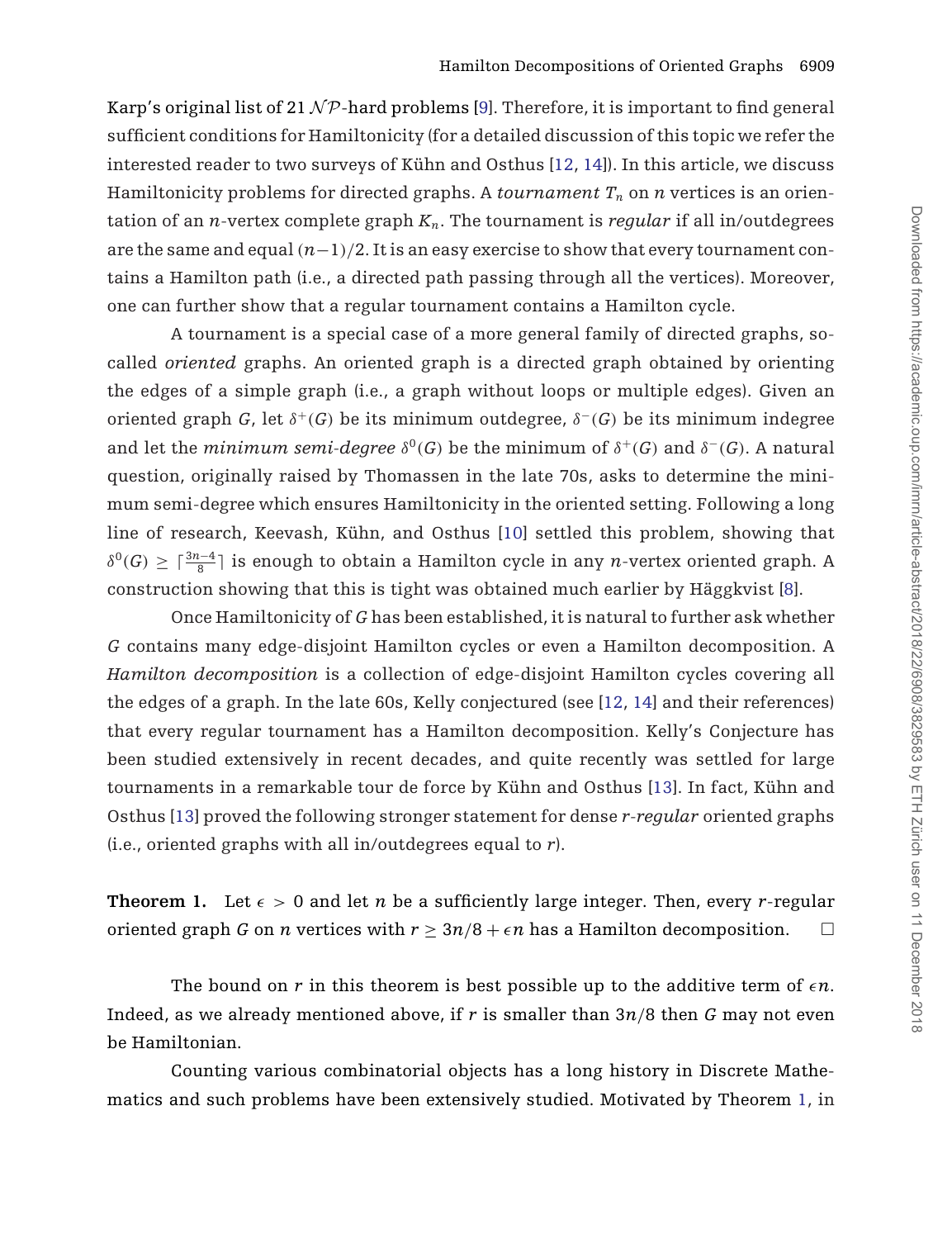<span id="page-2-0"></span>this article, we consider the number of distinct Hamilton decompositions of dense regular oriented graphs. One can obtain an upper bound for this question by using the famous Minc conjecture, established by Brégman [\[2\]](#page-24-0), which provides an upper-bound on the permanent of a matrix *A*. Let  $S_n$  be the set of all permutations of the set [*n*]. The permanent of an  $n \times n$  matrix *A* is defined as  $\text{per}(A) = \sum_{\sigma \in S_n} \prod_{i=1}^n A_{i\sigma(i)}$ . Every permutation  $\sigma \in S_n$  has a cycle representation which is unique up to the order of cycles. When *A* is a 0 − 1 adjacency matrix of an oriented graph (i.e.,  $A_{ii} = 1$  iff  $\vec{ij} \in E(G)$ ), every non-zero summand in the permanent is 1 and it corresponds to a collection of disjoint cycles covering all the vertices. Hence, the permanent counts the number of such cycle factors and, in particular, gives an upper bound on the number of Hamilton cycles in the corresponding graph. For an *r*-regular oriented graph *G* with adjacency matrix *A*, where *r* is large, Brégman's Theorem asserts that

$$
per(A) \le (r!)^{n/r} = (1 - o(1))^n (r/e)^n.
$$

Therefore, *G* has at most  $(1 - o(1))^{n} (r/e)^{n}$  Hamilton cycles. Upon removing the edges of such a cycle from *G*, we are left with an  $(r-1)$ -regular oriented graph *G'*. Again by Brégman's Theorem, *G*<sup>'</sup> contains at most  $(1 - o(1))^n((r - 1)/e)^n$  distinct Hamilton cycles. Repeating this process and taking the product of all these estimates, we deduce that *G* has at most

$$
\left((1+o(1))\frac{r}{e^2}\right)^{rn}
$$

Hamilton decompositions. When *r* is linear in *n* this bound is of the form  $n^{(1-o(1))rn}$ .

Our first result gives a corresponding lower bound, which together with the above estimates determine asymptotically the number of Hamilton decompositions of dense regular oriented graphs. It is worth drawing attention to the fact that our result shows that all such graphs have roughly the same number of Hamilton decompositions.

**Theorem 2.** Let  $c > 3/8$  be a fixed constant, let  $\epsilon > 0$  be an arbitrary small constant, and let *n* be a sufficiently large integer. Then, every *cn*-regular oriented graph *G* on *n* vertices contains at least  $n^{(1-\epsilon)cn^2}$  distinct Hamilton decompositions.  $\Box$ 

The main step in the proof of this theorem is to construct many almost Hamilton decompositions, each of which can be further completed to a full decomposition. This is done by extending some ideas from [\[5\]](#page-24-0) and differs from the approach used in [\[13\]](#page-24-0). In particular, we obtain a new and much simpler proof for the approximate version of Kelly's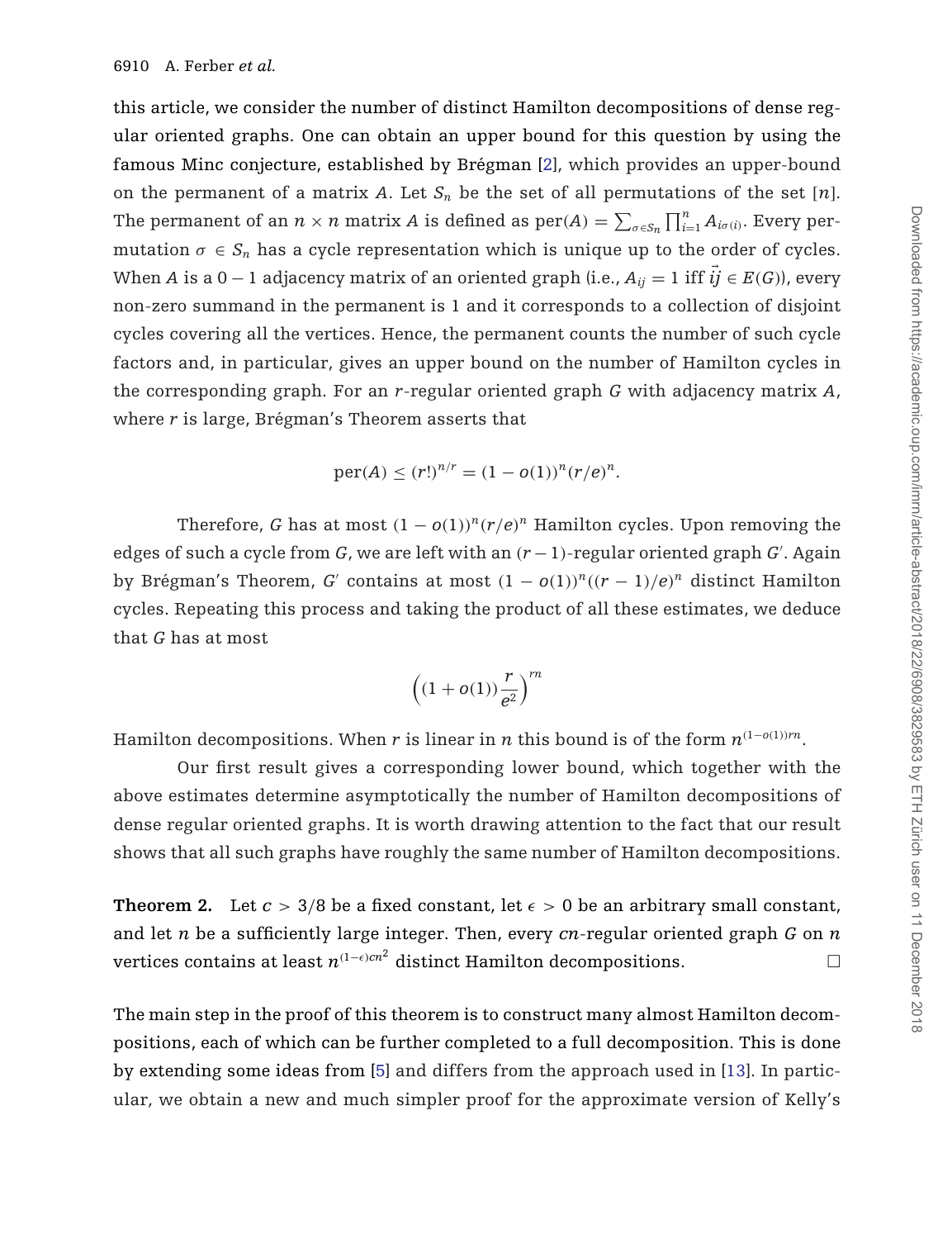<span id="page-3-0"></span>conjecture, originally established by Kühn, Osthus, and Treglown in [\[16\]](#page-25-0). Furthermore, note that a Hamilton decomposition of a regular tournament also gives a Hamilton decomposition of the underlying complete (undirected) graph. Therefore, Theorem [2](#page-2-0) implies that, for odd *n*, the *n*-vertex complete graph has  $n^{(1-o(1))n^2/2}$  Hamilton decompositions. This estimate, together with more general results concerning counting Hamilton decompositions of various dense regular graphs, was recently obtained in [\[7](#page-24-0)].

Another natural problem studied in this article, concerns how many edgedisjoint Hamilton cycles one can find in a given (not necessarily regular) oriented graph. Observe that if an oriented graph *G* contains *r* edge-disjoint Hamilton cycles, then their union gives a spanning, *r*-regular subgraph of *G*. We refer to such a subgraph as an *r*-*factor* of *G*. Given an oriented graph *G*, let reg(*G*) be the maximal integer *r* for which *G* contains an *r*-factor. Clearly, *G* contain at most reg(*G*) edge-disjoint Hamilton cycles. We propose the following conjecture which, if true, is best possible.

**Conjecture 3.** Let  $c > 3/8$  be a fixed constant and let *n* be sufficiently large. Let *G* be an oriented graph on *n* vertices with  $\delta^{0}(G) \geq cn$ . Then, *G* contains reg(*G*) edge-disjoint Hamilton cycles.  $\Box$ 

Our second result gives supporting evidence for this conjecture, proving that such oriented graphs *G* contain  $(1 - o(1))$  reg(*G*) edge-disjoint Hamilton cycles.

**Theorem 4.** Let  $c > 3/8$  and  $\epsilon > 0$  be fixed constants and let *n* be sufficiently large. Let *G* be an oriented graph on *n* vertices with  $\delta^{0}(G) \ge cn$ . Then, *G* contains a collection of  $(1 - \varepsilon)$  reg(*G*) edge-disjoint Hamilton cycles.  $\Box$ 

This theorem follows immediately from our proof of Theorem [2.](#page-2-0) For a regular tournament Theorem 4 implies an approximate version of Kelly's Conjecture from [\[16\]](#page-25-0).

**Notation:** Given an oriented graph *G* and  $v \in V(G)$ , let  $N_G^+(v) = \{w \in V(G) :$  $\overrightarrow{vw} \in E(G)$ } denote the out-neighbourhood of *v* in *G* and  $d^+_G(v) = |N^+_G(v)|$  denote the outdegree of *v* in *G*. Define  $N_G^-(v)$  and  $d_G^-(v)$  similarly. Given a set  $W \subset V(G)$ , let  $N_G^+(v, W) =$  $N^+_G(v) \cap W$  and let  $d^+_G(v, W) = |N^+_G(v, W)|$ . Similarly define  $N^-_G(v, W)$  and  $d^-_G(v, W)$ . We omit the subscript *G* whenever there is no risk of confusion. We also define  $\delta^+(G)$  :=  $\min_v d^+(v)$ ,  $\delta^-(G) := \min_v d^-(v)$ ,  $\Delta^+(G) := \max_v d^+(v)$ ,  $\Delta^-(G) := \max_v d^-(v)$ , and set  $\delta^{0}(G) = \min\{\delta^{+}(G), \delta^{-}(G)\}\$ and  $\Delta^{0}(G) = \max\{\Delta^{+}(G), \Delta^{-}(G)\}\$ . We also write  $a \pm b$  to denote a value which lies in the interval  $[a - b, a + b]$ .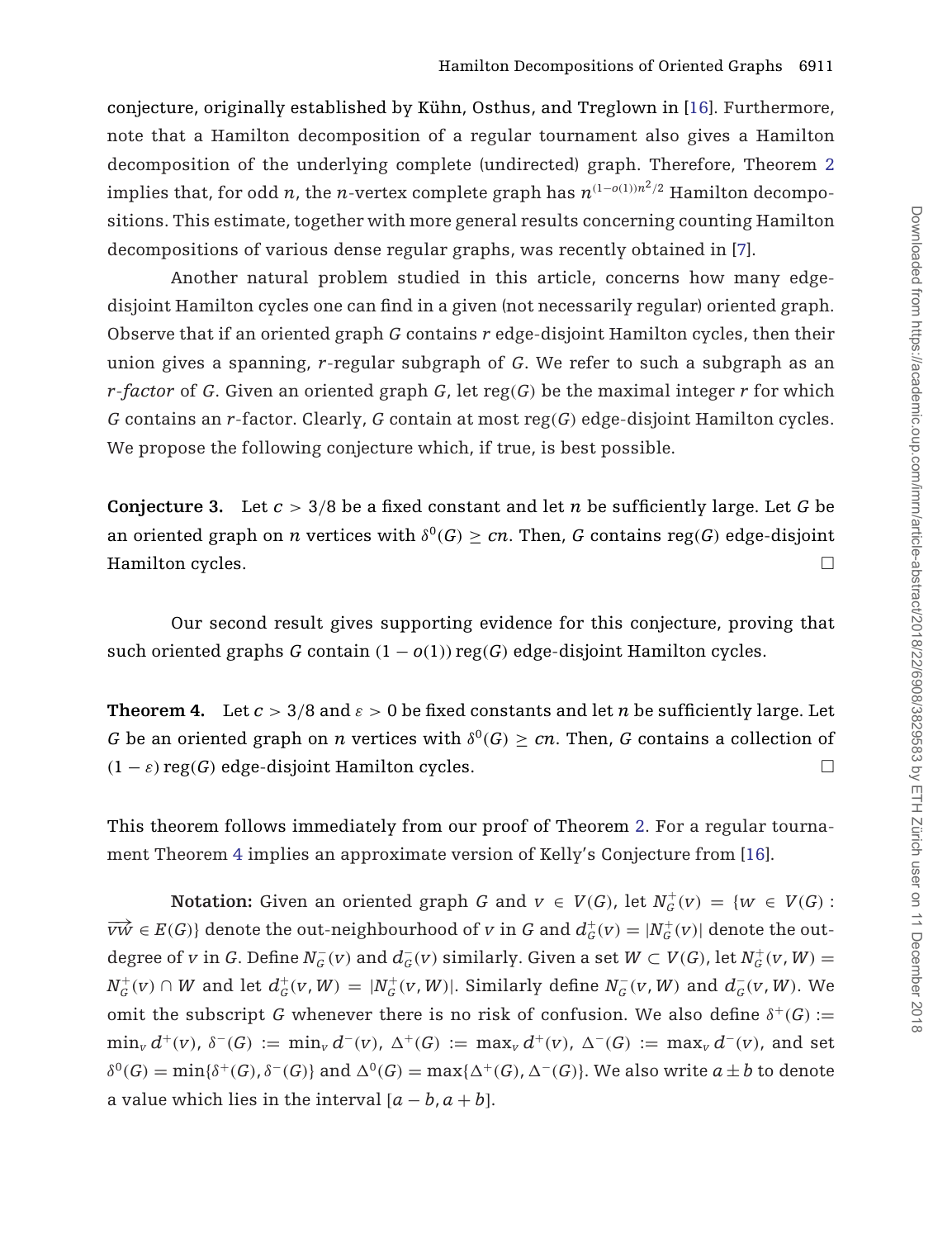## **2 Proof Outline**

In this section we give a general overview of our proof strategy for Theorems [2](#page-2-0) and [4.](#page-3-0) We only give a "high level" description; the exact details will appear in later sections. The proof method is similar to that introduced in [\[5\]](#page-24-0), although a number of new ideas are required in order extend from the pseudorandom setting to the general case.

Let *G* be an *n*-vertex digraph with  $\delta^{0}(G) \geq \beta n$  and let *D* denote an arbitrary  $d := \text{reg}(G)$ -factor of G. Let us first aim to find one collection of "many" edge-disjoint Hamilton cycles, without attempting to count the number of such collections. To do this, we will find edge-disjoint spanning subgraphs  $H_1, \ldots, H_t$  of *G* with the following properties:

- 1.  $t = \log^{C}(n)$ , for some constant  $C > 0$ ;
- 2. For each *i*, there is a partition  $V(H_i) = V(G) = U_i \cup W_i$ , with  $|W_i| \ll |U_i|$ ;
- 3. For every *i*, the graph  $D_i := H_i[U_i]$  is an almost regular subgraph of *D*, with degree roughly *d*/*t*;
- 4. Each vertex  $u \in U_i$  has many in and out-neighbours in the graph  $H_i$  to  $W_i$ ;
- 5.  $\delta^{0}(H_i[W_i]) \geq (1 o(1))\beta |W_i|.$

The existence of such a collection is proven in Section 6 (see Lemma [27\)](#page-18-0).

Given such a partition, we will describe how to find many edge-disjoint Hamilton cycles in each *Hi*. This consists of two stages. In the first stage, contained in Section 5, we find  $(1 - o(1))d/t$  edge-disjoint collections of paths from  $D_i$ , with the property that each collection has few paths, and covers all vertices of  $V(D_i)$ . These paths will be built from matchings. Concretely, we randomly partition each set  $V(D_i)$  into  $b = \log^{C'}(n)$  sets  $V(D_i) = V_1^i \cup \ldots \cup V_b^i$ , with  $\left| |V_{j_1}^i| - |V_{j_2}^i| \right| \leq 1$  for all  $j_1, j_2 \in [b]$ . By concentration inequalities, all in-/out-degrees in each  $D_i[V^i_j,V^i_k]$  are roughly  $d' \approx d/tb$ . Now, any Hamilton path  $v_{i_1} \ldots v_{i_b}$  of  $K_b$  corresponds to a *b*-partite subgraph of  $D_i$  consisting of all the edges  $\overrightarrow{D}_{i}[V_{i_{j}}^{i}, V_{i_{j+1}}^{i}], j \in [b-1]$ . Furthermore, by a result of Tillson [\[18\]](#page-25-0), one can partition each  $K_b$  into *b* edge-disjoint Hamilton paths, giving a partition of  $D_i$  into *b* edge-disjoint subgraphs. Each collection of paths will be taken from these subgraphs.

To see how this is achieved, fix a Hamilton path  $v_1v_2 \ldots v_b$  in  $K_b$ . Observe that if we are able to find roughly *d'* edge-disjoint perfect matchings in  $B_j := \overrightarrow{D}_i[V_j^i, V_{j+1}^i]$ for all *j* ∈  $[b - 1]$ , by combining a matching from each  $B_i$  we obtain roughly *d'* edgedisjoint collections of  $|V^\mathrm{i}_1|$  edge-disjoint paths, with each collection covering all vertices of  $D_i$ . Taking such collections for each of the  $b$  Hamilton paths above, we find  $d'b \approx d/t$ edge-disjoint collections of roughly  $|V_1^i| \approx n/b$  edge-disjoint paths covering  $V(D_i)$ .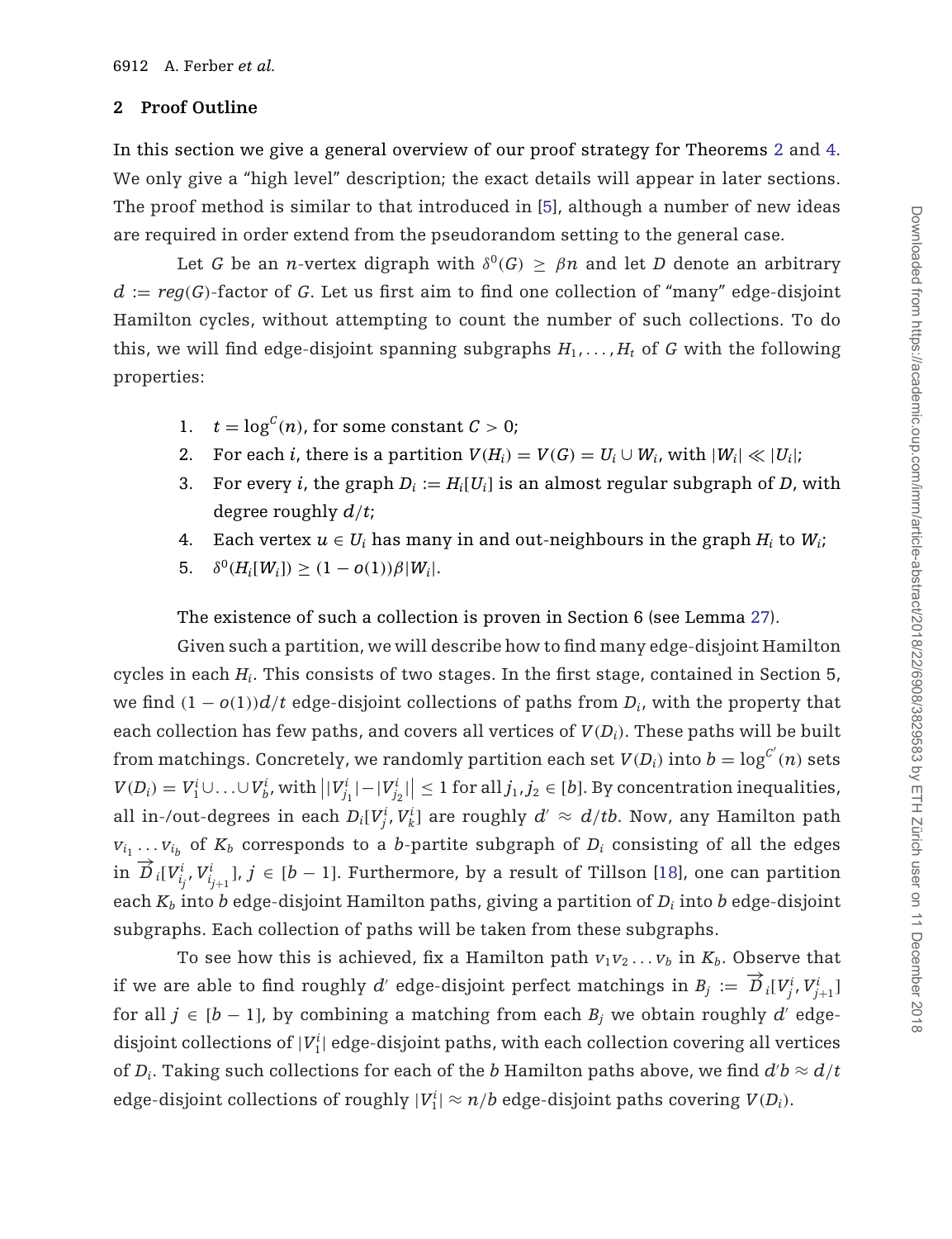Given such an idyllic situation, the second stage of the proof, contained in Section 4, aims to complete each collection of paths above to a Hamilton cycle using edges from  $H_i$  adjacent to vertices in  $W_i$ . As each collection consists of few paths, and as each vertex has 'many' neighbours in  $W_i$  in the graph  $H_i$ , we can (essentially greedily) extend each collection to a collection of  $\approx n/b$  vertex disjoint paths that start and end in  $W_i$ , so that all paths are edge-disjoint. The final step completes each collection of paths to a Hamilton cycle using edges from  $W_i$ . Provided  $\beta$  is large and the number of paths in each collection ( $\approx n/b$ ) is much smaller than  $|W_i|$ , this can be carried out using known results for dense oriented graphs (see Section [3.3\)](#page-8-0). In this way, we complete each collection of paths to a Hamilton cycle. However, care must be taken during this completion phase, so that *Hi*[*Wi*] does not become "too sparse", and there is some sensitivity in our choice of parameters (choices of *b* and *t*) as a result.

A difficulty, which was glossed over above, is that during the first stage as *d* is not that large and the graphs  $B_i$  are not in general regular, it can be the case that  $B_i$ does not even contain a single perfect matching, let alone *d'* of them. To overcome this difficulty, we prove that each *almost* regular bipartite graph has the "correct number" of large (not necessarily complete) edge-disjoint matchings. These slightly smaller matchings are sufficient to prove the theorem, as in this scenario we still have collections of not too many paths covering all the vertices of  $V(D_i)$  (perhaps some paths consist of a single vertex), although they present some extra technicalities, which are handled in Section [5.](#page-12-0) As we show each almost regular bipartite graph contains the "correct number" of collections of roughly *d'* edge-disjoint large matchings, we not only get existence, but also a counting result from our approach. In order to get a decomposition of *G* (when *G* is regular), we initially remove a carefully chosen regular subgraph from *G* to obtain *G'*, apply the above procedure on  $G'$  to obtain the 'correct number' of approximate decompositions and then complete the decomposition using the remaining edges and the graph we left outside. This is done using a celebrated result of Kühn and Osthus [\[13](#page-24-0)]. The rest of the details appear below.

### **3 Tools**

In this section, we have collected a number of tools to be used in proving our results.

## **3.1 Chernoff's inequality**

Throughout the article, we will make extensive use of the following well-known bound on the upper and lower tails of the Binomial distribution, due to Chernoff (see Appendix A in [\[1](#page-24-0)]).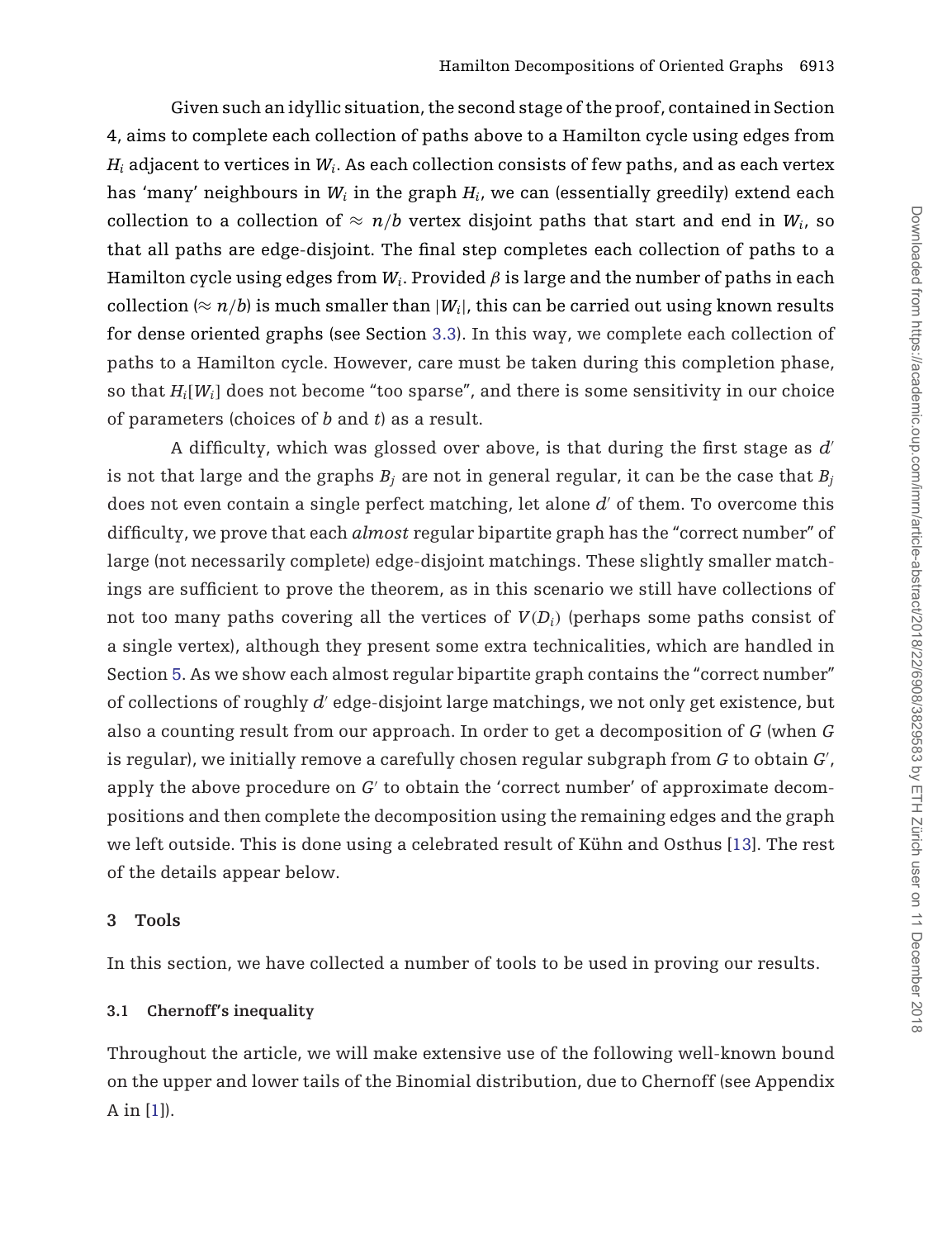<span id="page-6-0"></span>**Lemma 5** (Chernoff's inequality). Let  $X \sim Bin(n, p)$  and let  $\mathbb{E}(X) = \mu$ . Then

- $\mathbb{P}[X < (1-a)\mu] < e^{-a^2\mu/2}$  for every  $a > 0$ ;
- $\mathbb{P}[X > (1+a)\mu] < e^{-a^2\mu/3}$  for every  $0 < a < 3/2$ .  $\Box$

**Remark 6.** These bounds also hold when *X* is hypergeometrically distributed with mean  $\mu$ .

We also need the following easy proposition:

**Proposition 7.** Let *s*,  $K, N \in \mathbb{N}$  with  $s \leq N$  and  $p = s/N$ . Let *S* be a set of size *N*. Suppose, we select random subsets  $U_1, \ldots, U_K$  from *S* of order s, all choices independent. Then  $U = \bigcup_{i \in [K]} U_i$  satisfies  $\mathbb{E}(|U|) = Np'$ , where  $p' = 1 - (1 - p)^K$ , and for  $t \leq Np'$ , we have

$$
\mathbb{P}(||U|-\mathbb{E}(|U|)|\geq t)\leq 2(N+1)^K e^{-t^2/3Np'}.\qquad \qquad \Box
$$

**Proof.** Fixing an element  $s \in S$ , it appears in each  $U_i$  independently with probability *p*. Therefore, the probability that *s* appears in *U* is  $p' = 1 - (1 - p)^K$  and by linearity of expectation we obtain  $\mathbb{E}(|U|) = Np'.$ 

For the concentration bounds, select *K* random sets  $W_1, \ldots, W_K$  by including each element of *S* in *W<sub>i</sub>* with probability *p*, independently at random (that is,  $|W_i|$  is not necessarily of size *Np* for all *i*). Setting  $W = \bigcup_{i \in [K]} W_i$  we see that  $|W|$  is binomially distributed according to  $Bin(N, p')$ , and that  $\mathbb{E}(|W|) = \mathbb{E}(|U|)$ . Therefore, by Chernoff's inequality we have

$$
\mathbb{P}\big( \big| |W|-\mathbb{E}(|W|) \big| > t \big) \leq 2e^{-t^2/3Np'}.
$$

Let  $\mathcal E$  to denote the event "| $W_i$ | =  $Np$  for all  $i \in [K]$ " and note that conditioned on  $\mathcal{E}$ , the random variable *W* has the same distribution as *U*. Therefore,

$$
\mathbb{P}\big(\big||U|-\mathbb{E}(|U|)\big|>t\big)\cdot\mathbb{P}(\mathcal{E})\leq \mathbb{P}\big(\big||W|-\mathbb{E}(|W|)\big|>t\big)\leq 2e^{-t^2/3Np'}.\hspace{1.5cm} (1)
$$

It easy to see that  $\mathbb{P}(|W_i| = m)$  is maximized when  $m = Np$  and therefore, by independence, we have

$$
\mathbb{P}(\mathcal{E}) = \prod_{i \in [K]} \mathbb{P}(|W_i| = pn) \geq (N+1)^{-K}.
$$

Combined with (1) this completes the proof.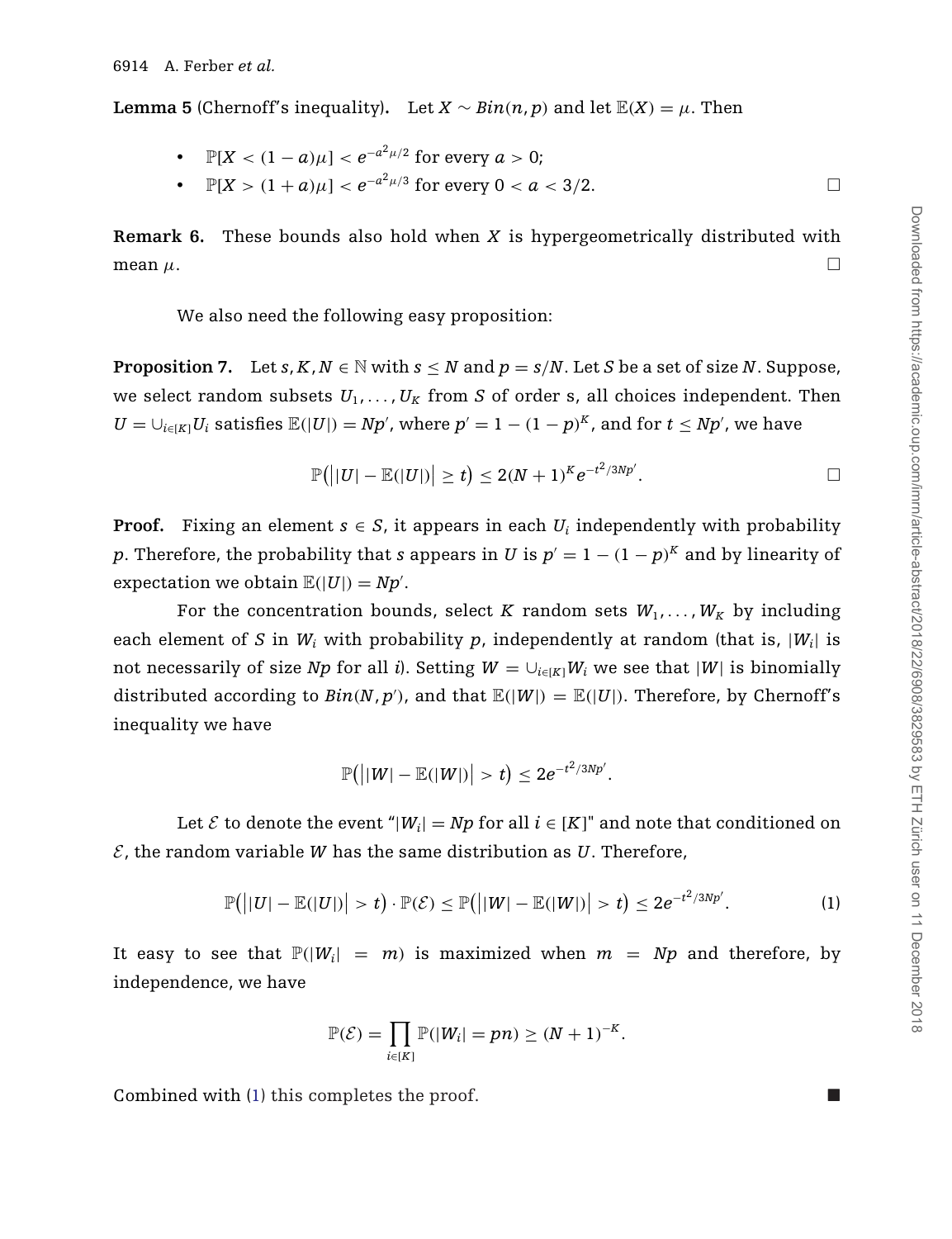### <span id="page-7-0"></span>**3.2 Perfect matchings in a bipartite graph**

Here, we present a number of results related to perfect matchings in bipartite graphs. The first result is a criterion for the existence of *r*-factors (i.e., spanning and *r*-regular subgraphs) in bipartite graphs, due to Gale and Ryser (see [\[6](#page-24-0), [17](#page-25-0)]).

**Theorem 8.** Let  $G = (A \cup B, E)$  be a bipartite graph with  $|A| = |B| = m$ , and let *r* be an integer. Then *G* contains an *r*-factor if and only if for all  $X \subseteq A$  and  $Y \subseteq B$ 

$$
e_G(X, Y) \ge r(|X| + |Y| - m).
$$

Next, we present Brégman's Theorem which provides an upper bound for the number of perfect matchings in a bipartite graph based on its degrees (see e.g., [\[1\]](#page-24-0) page 24).

**Theorem 9.** (Brégman's Theorem) Let  $G = (A \cup B, E)$  be a bipartite graph with  $|A| = |B|$ . Then the number of perfect matchings in *G* is at most

$$
\prod_{a\in A}(d_G(a)!)^{1/d_G(a)}.
$$

**Remark 10.** It will be useful for us to give an upper bound with respect to the maximum degree of *G*. Suppose that  $|A|=|B|=m$  and let  $\Delta := \Delta(G)$ . Using Theorem 9 and Stirling's approximation, one obtains that the number of perfect matchings in *G* is at most

$$
(\Delta!)^{m/\Delta} \leq (8\Delta)^{m/\Delta} \left(\frac{\Delta}{e}\right)^m.
$$

Lastly, we require the following result which provides a lower bound for the number of perfect matchings in a regular bipartite graph. This result is known as the Van der Waerden Conjecture, and it was proven by Egorychev [\[3\]](#page-24-0), and independently by Falikman [\[4\]](#page-24-0).

**Theorem 11.** (Van der Waerden's Conjecture) Let  $G = (A \cup B, E)$  be a *d*-regular bipartite graph with both parts of size *m*. Then the number of perfect matchings in *G* is at least

$$
d^m \frac{m!}{m^m} \ge \left(\frac{d}{e}\right)^m.
$$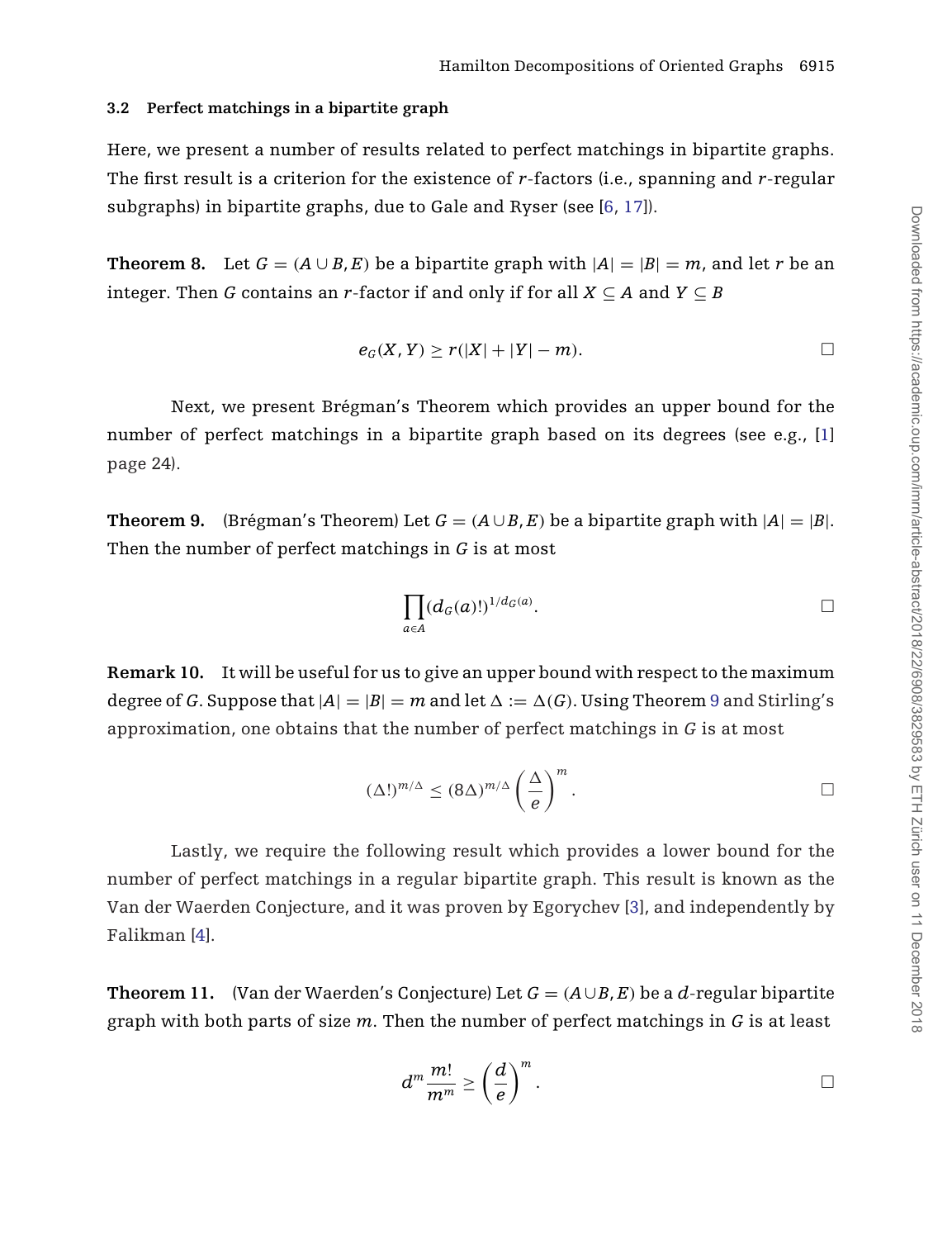#### <span id="page-8-0"></span>**3.3 Hamilton paths, cycles, and absorbers**

We make use of the following theorem of Keevash, Kühn, and Osthus [\[10](#page-24-0)].

**Theorem 12.** Every *n*-vertex oriented graph *G* with  $\delta^{0}(G) > (3n - 4)/8$  contains a Hamilton cycle, provided *n* is sufficiently large.  $\Box$ 

We also make use of the following related result of Kelly, Kühn, and Osthus, which follows immediately from the proof of the main theorem in [\[11\]](#page-24-0).

**Theorem 13.** Let  $c > 3/8$  be a constant and *n* be sufficiently large. Suppose that *G* is an oriented graph on *n* vertices with  $\delta^{0}(G) > cn$ , and let  $x, y \in V(G)$  be any two distinct vertices. Then there is a Hamilton path in *G* with *x* as its starting point and *y* as its final  $\Box$ 

Before describing the next tool we need the following definition.

**Definition 14.** Given an *n*-vertex oriented graph  $G$ , a subgraph  $D \subset G$  is said to be a δ*-absorber* if, for any given *d*-regular spanning subgraph *T* which is edge-disjoint from *D* with  $d < \delta n$ , the oriented graph  $D \cup T$  has a Hamilton decomposition.

The following result is the main ingredient in the seminal article of Kühn and Osthus in which they solved Kelly's conjecture [\[13\]](#page-24-0). Roughly speaking, the theorem states that there are  $\delta$ -absorbers for arbitrarily small  $\delta$  in any sufficiently large regular oriented graph. The result follows from Lemma 3.4 in [\[15\]](#page-25-0).

**Theorem 15.** Let  $\varepsilon > 0$  and  $c > 3/8$  be two constants. Then, there is  $\delta > 0$  such that for sufficiently large *n* the following holds. Suppose that *G* is an *n*-vertex oriented graph with  $\delta^{0}(G) > cn$ . Then *G* contains a  $\delta$ -absorber *A* as an oriented subgraph, where *A* is *r*-regular with  $r < \varepsilon n$ .  $\Box$ 

## **4 Almost Hamilton Decompositions of Special Oriented Graphs**

Our aim in this section is to show how certain special oriented graphs can be almost decomposed into Hamilton cycles.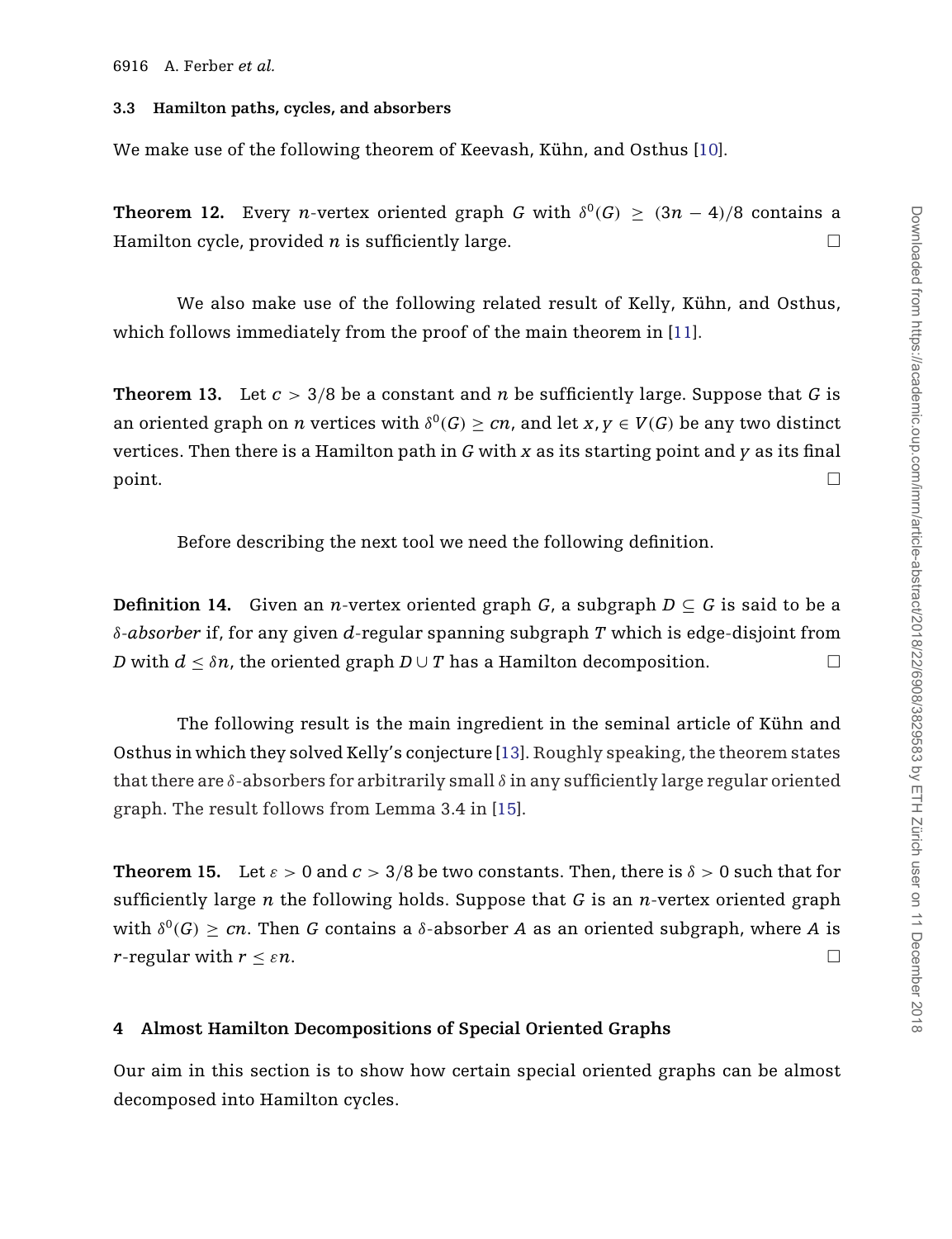#### <span id="page-9-0"></span>**4.1 Completing One Hamilton Cycle**

The following simple lemma will allow us to complete disjoint directed paths into a Hamilton cycle.

**Lemma 16.** Let  $c > 3/8$  and  $a, N \in \mathbb{N}$  with  $a \ll \frac{N}{\log N}$  and  $N$  sufficiently large. Let  $F$  be an oriented graph with  $|V(F)| = N$  and  $\delta^{0}(F) \ge cN$ . Let  $\{P_i\}_{i \in [a]}$  be a collection of vertex disjoint oriented paths contained in an oriented graph *G*, where  $V(F) \cap V(G) = \emptyset$ . Let  $x_i$  and  $y_i$  denote the first and last vertices of  $P_i$ , for each  $i$ , and assume that  $d^-(x_i, V(F))$ ,  $d^+(y_i, V(F)) \geq 2a$ . Then there is a cycle *C* with the following properties:

1. Each *Pi* appears as a segment of *C*;

2. 
$$
V(F) \subseteq V(C)
$$
.

**Proof of Lemma 16.** For each  $i \in [a]$  select  $t_i \in N^-(x_i, V(F))$  and  $s_i \in N^+(y_i, V(F))$  such that all 2*a* vertices are distinct. This is possible as  $d^-(x_i, V(F))$ ,  $d^+(y_i, V(F)) \geq 2a$ . Let  $S = \{s_i : i \in [a]\}, T = \{t_i : i \in [a]\}$  and  $W = V(F)$ .

Let us create a partition of *W* into *a* sets,  $W_1, \ldots, W_a$ , by assigning  $s_i$  and  $t_{i+1}$  to  $W_i$ for all  $i \in [a]$  (taking  $a+1$  to be 1) and by randomly assigning each vertex  $v \in W \setminus (S \cup T)$ to one of the sets uniformly and independently at random. Now, let  $\varepsilon_0 = (c - 3/8)/4 > 0$ and consider the events:

$$
A = \n\begin{cases} \n|W_i| \in (1 \pm \varepsilon_0) \frac{|W|}{a} \text{ for all } i \in [a] \n\end{cases}
$$
\n
$$
B = \n\begin{cases} \n\frac{d}{dx} w_i(v) \geq \left( c - \varepsilon_0 \right) \frac{|W|}{a} \text{ for all } v \in W \text{ and } i \in [a] \n\end{cases}
$$

As  $\mathbb{E}(|W_r|) = \frac{|W|}{a}$ , using that  $N \gg a \log a$  and Chernoff's inequality, we obtain

$$
\mathbb{P}[A^c] \le 2a \exp\left(-\frac{\varepsilon_0^2 |W|}{3a}\right) = o(1). \tag{2}
$$

Also, as  $\delta^{0}(F) > cN = c|W|$  and all but at most 2*a* vertices were assigned randomly, we have

$$
\mathbb{E}(d^{\pm}(v, W_i)) \geq \frac{c|W| - 2a}{a} = c\frac{|W|}{a} - 2.
$$

Again using that  $|W| \gg a \log N$  together with Chernoff's inequality, we have

$$
\mathbb{P}[B^c] \le 2N \exp\left(-\Theta\left(\frac{\varepsilon_0^2|W|}{a}\right)\right) = o(1). \tag{3}
$$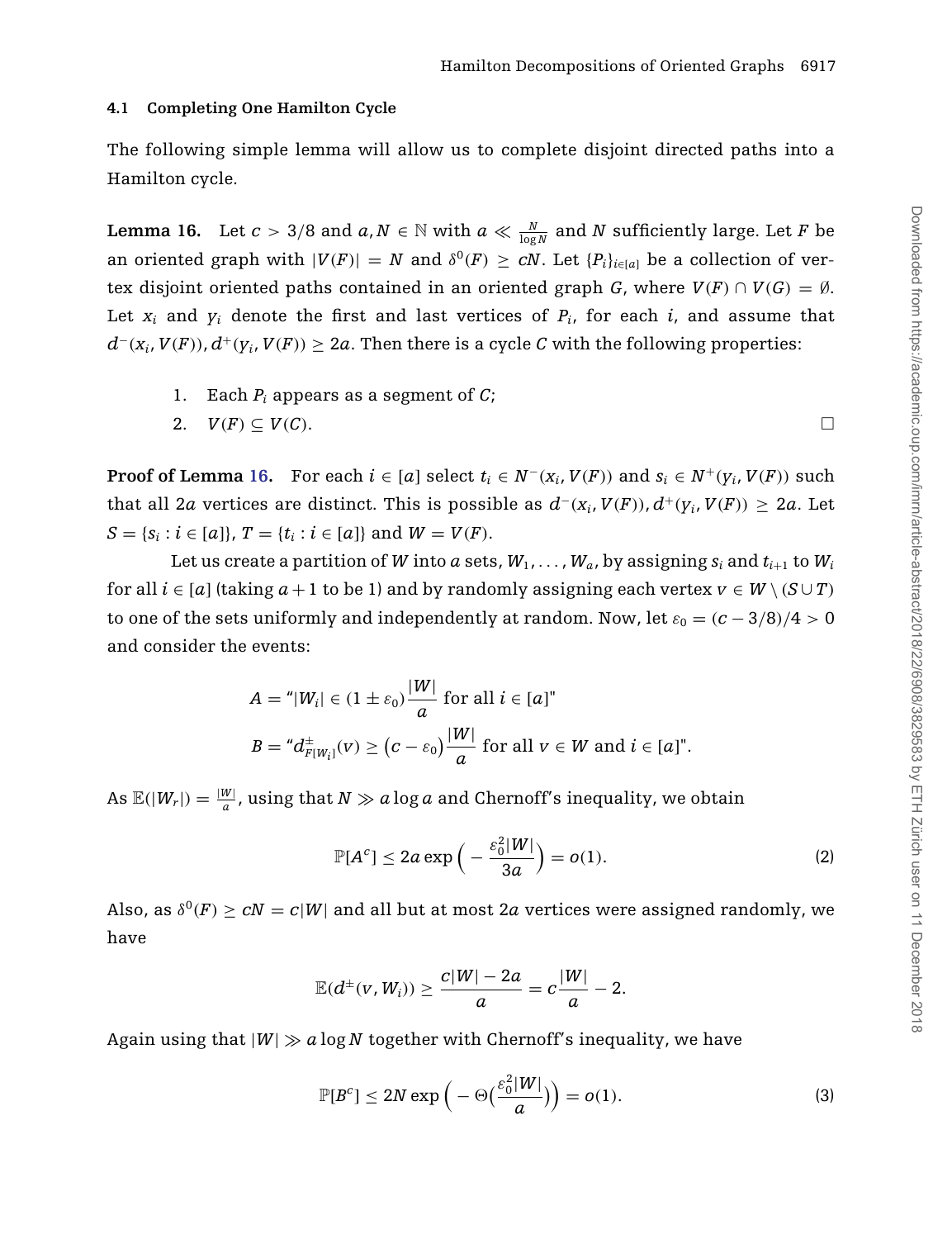Combining [\(2\)](#page-9-0) with [\(3\)](#page-9-0) we conclude  $\mathbb{P}(A \cap B) > 0$ . Fix a partition  $W_1, \ldots, W_a$  such that  $A \cap B$  holds.

To complete the proof, set  $F_i := F[W_i]$  for each  $i \in [a]$ . As  $A \cap B$  holds, we have

$$
\delta^0(F_i) \geq (c-\varepsilon_0)\frac{|W|}{a} \geq (c-3\varepsilon_0)|V(F_i)| = (3/8+\varepsilon_0)|V(F_i)|.
$$

Therefore, using that  $|V(F_i)| \geq (1 - \varepsilon_0)|W|/a \geq N/2a \gg \log N$  and *N* is sufficiently large, it follows from Theorem [13](#page-8-0) that  $F_i$  contains a Hamilton path  $I_i$  from  $s_i$  to  $t_{i+1}$ , for each *i*. All in all, the cycle  $C = P_1 I_1 P_2 I_2 ... P_a I_a P_1$  (with the connecting edges  $y_i s_i$  and  $t_{i+1} x_{i+1}$ ) gives the desired cycle. This completes the proof of the lemma.

## **4.2 Completing "many" edge-disjoint Hamilton cycles**

Next, we will show how to repeatedly apply Lemma [16](#page-9-0) to obtain "many" edge-disjoint Hamilton cycles. Before stating this result we introduce the following definitions.

## **Definition 17.** Let *G* be an oriented graph.

- 1. A *path cover* of *G* of size *a* is a collection of *a* vertex disjoint directed paths in *G* which cover all vertices in *V*(*G*).
- 2. An  $(a, t)_P$ -*family* is a collection of *t* edge-disjoint paths covers of *G*, each of which is of size at most *a*.
- 3. Let  $P(G, a, t)$  denote the set of all  $(a, t)_P$ -families in *G*.
- 4. Given  $P \in \mathcal{P}(G, a, t)$ , let  $G_P$  denote the oriented subgraph  $G_P = \bigcup_{P \in P} E(P)$ .  $\Box$

*Remark:* The above definitions include the possibility of paths of length 0, that is, isolated vertices.

It may seem odd to refer to the oriented graph  $G$  in the definition of  $G_{\text{P}}$ , as the oriented subgraph *G***<sup>P</sup>** only depends on the edges that appear in the paths from **P** and not on *G* itself. Our notation is however intended to reflect a "choice" of **P** from *G*. This dependence will be relevant later in proving Theorem [2,](#page-2-0) as our eventual count on the number of Hamilton decompositions of *G* in Theorem [2](#page-2-0) will follow from a lower bound on the number of choices of  $P_i$  from certain subgraphs  $D_i$  of  $G$ .

One can think about a path cover *P* of small size as an "almost Hamilton cycle", in the sense that by adjoining a small number of edges to *P* we can obtain a Hamilton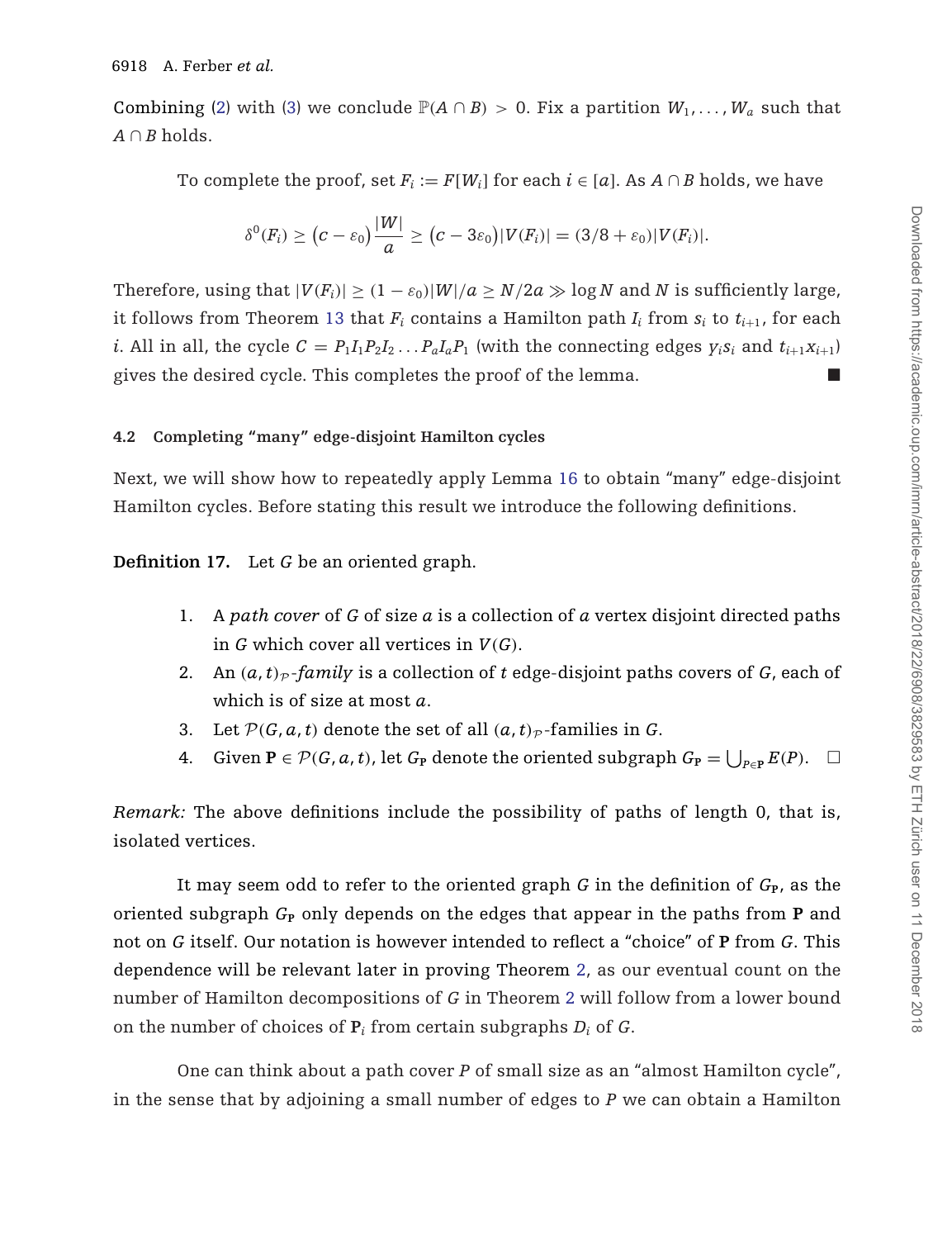<span id="page-11-0"></span>cycle. Our aim in the following lemma is to show how, given "many" edge-disjoint path covers, one can build "many" edge-disjoint Hamilton cycles.

**Lemma 18.** Let  $c > 3/8$  and let  $a, b, n, s, t \in \mathbb{N}$  with  $t + a \log n \ll s \ll n$ . Suppose that *H* is an *n*-vertex oriented graph with partition  $V(H) = U \cup W$ , where  $|W| = s$ , with the following properties:

- 1. There is  $P = \{P_i | j \in [t] \} \in \mathcal{P}(H[U], a, t)$ ;
- 2.  $\delta^{0}(H_{P}[U]) > t b;$
- 3.  $d^{\pm}(u, W) > 2a + b$  for all  $u \in U$ ;
- 4. The oriented subgraph  $F = H[W]$  satisfies  $\delta^0(F) \geq c|W|$ ;

Then *H* contains a family  $C = \{C_1, \ldots, C_t\}$  of *t* edge disjoint Hamilton cycles, where each cycle  $C_i$  contains all the paths in  $\mathcal{P}_i$  as segments.  $\Box$ 

**Proof.** For each  $j \in [t]$ , let  $\mathcal{P}_j = \{P_{j,r}\}_{r \in [R_j]}$  denote the collection of all directed paths in the path cover  $P_i$ . As  $P_j$  has size at most *a* we have  $R_j \leq a$ .

Now we wish to turn each  $P_i$  into a Hamilton cycle  $C_i$  of  $H$  in such a way that

- (i) all the paths in  $P_i$  are segments of  $C_i$ , and
- (ii)  $C_i$  and  $C_j$  are edge-disjoint for all  $i \neq j$ .

This will be carried out over a sequence of steps where in step *j* we have already selected  $C_1, \ldots, C_{j-1}$ , and the cycle  $C_j$  is chosen by showing that the oriented graph  $H_j = H \setminus$  $\left(\bigcup_{i\leq j-1} E(C_i)\right)$  satisfies the requirements of Lemma [16.](#page-9-0) Let us fix *c* > *c*' > 3/8.

Suppose that we have already found  $C_1, \ldots, C_{i-1}$  and we wish to find  $C_i$ . Let  $x_i$ and  $y_i$  denote the start and end vertices of  $P_{i,i}$ , for all  $i \leq R_i$ . First note that by Property 3, each vertex  $u \in \{x_i, y_i \mid i \leq R_i\}$  satisfies  $d^{\pm}(u, W) > 2a + b$ . By Property 2, each vertex *v* appears as the first vertex of at most *b* paths and as the last vertex of at most *b* paths (otherwise *v* would have in-degree or out-degree less than  $t - b$  in  $H_P(U)$ ). Therefore, for all  $u \in U$  we have

$$
d_{H_j}^{\pm}(u,W)\geq 2a.
$$

Second, as the edges of less than *j* Hamilton cycles have been deleted from *H*, from Property 4. we find that  $F_j = H_j[W]$  satisfies  $\delta^0(F_j) \geq c|W| - j + 1 \geq c'|W|$ , using  $|W| = 1$  $s \gg t \geq j$ . Lastly, we have  $|W| = s \gg a \log n \gg a \log s$  by hypothesis.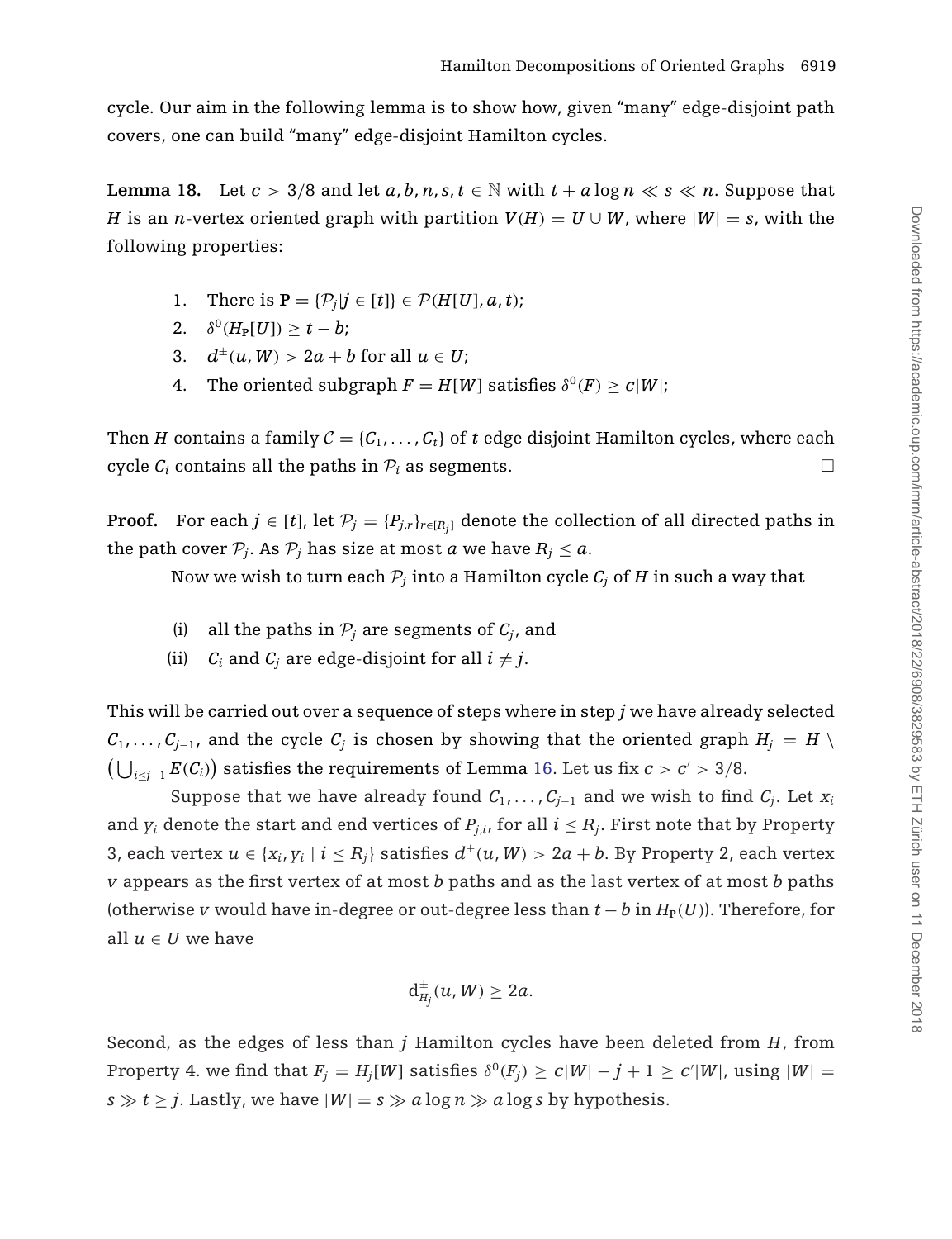<span id="page-12-0"></span>All combined, we have shown that the graph  $H_i$  satisfies the conditions of Lemma [16](#page-9-0) with  $N = |W|$ . Therefore, Lemma 16 guarantees the cycle  $C_i$  exists. Thus we can find  $C_1, \ldots, C_t$ , as required.

# **5 Path Covers of Oriented Graphs**

In the previous section, we have shown how to extend edge-disjoint path covers to edgedisjoint Hamilton cycles in certain special oriented graphs. In this section, we will show how to locate such path covers, using a number of well-known matching results. The main result of the section is the following:

**Lemma 19.** Let  $m, r \in \mathbb{N}$  with  $r > m^{49/50}$  and  $m$  sufficiently large. Suppose that *H* is an *m*-vertex oriented graph with

$$
r - r^{3/5} \le \delta^0(H) \le \Delta^0(H) \le r + r^{3/5}.
$$

Then, taking  $a = m/\log^4 m$  and  $t = r - m^{24/25} \log m$ , the following hold:

- 1. There is a set  $\mathbf{S} \subset \mathcal{P}(H, a, t)$  with  $|\mathbf{S}| > r^{(1-o(1))rm}$ ;
- 2. For all **P**  $\in$  **S** the oriented subgraph  $H_P$  satisfies  $\delta^0(H_P) \ge r m/\log^4 m$ .  $\Box$

## **5.1 Finding** *r***-factors in bipartite graphs**

We show that given a dense bipartite graph  $G = (A \cup B, E)$  which is "almost regular", *G* contains a spanning *r*-regular subgraph (an *r-factor*), with *r* very close to δ(*G*).

**Lemma 20.** Let  $\alpha \geq 1/2$ ,  $m, \xi \in \mathbb{N}$ . Suppose  $G = (A \cup B, E)$  is a bipartite graph with  $|A|$  $|B| = m$  and  $\alpha m + \xi \leq \delta(G) \leq \Delta(G) \leq \alpha m + \xi + \xi^2/m$ . Then *G* contains an  $\alpha m$ -factor.  $\Box$ 

**Proof.** By Theorem [8,](#page-7-0) to prove the lemma it suffices to show that for all  $X \subset A$  and *Y*  $\subset$  *B*, we have

$$
e_G(X, Y) \ge \alpha m(|X| + |Y| - m). \tag{4}
$$

Given such sets *X* and *Y*, let  $x = |X|$  and  $y = |Y|$ . We may assume that  $x \le y$ , as the case  $y \leq x$  follows by symmetry. We will make use of the following two trivial estimates for  $e_G(X, Y)$ :

- (i)  $e_G(X, Y) > X(\delta(G) + V m);$
- (ii)  $e_G(X, Y) = e_G(X, B) e_G(X, B \setminus Y) \ge \delta(G)X \Delta(G)(m y).$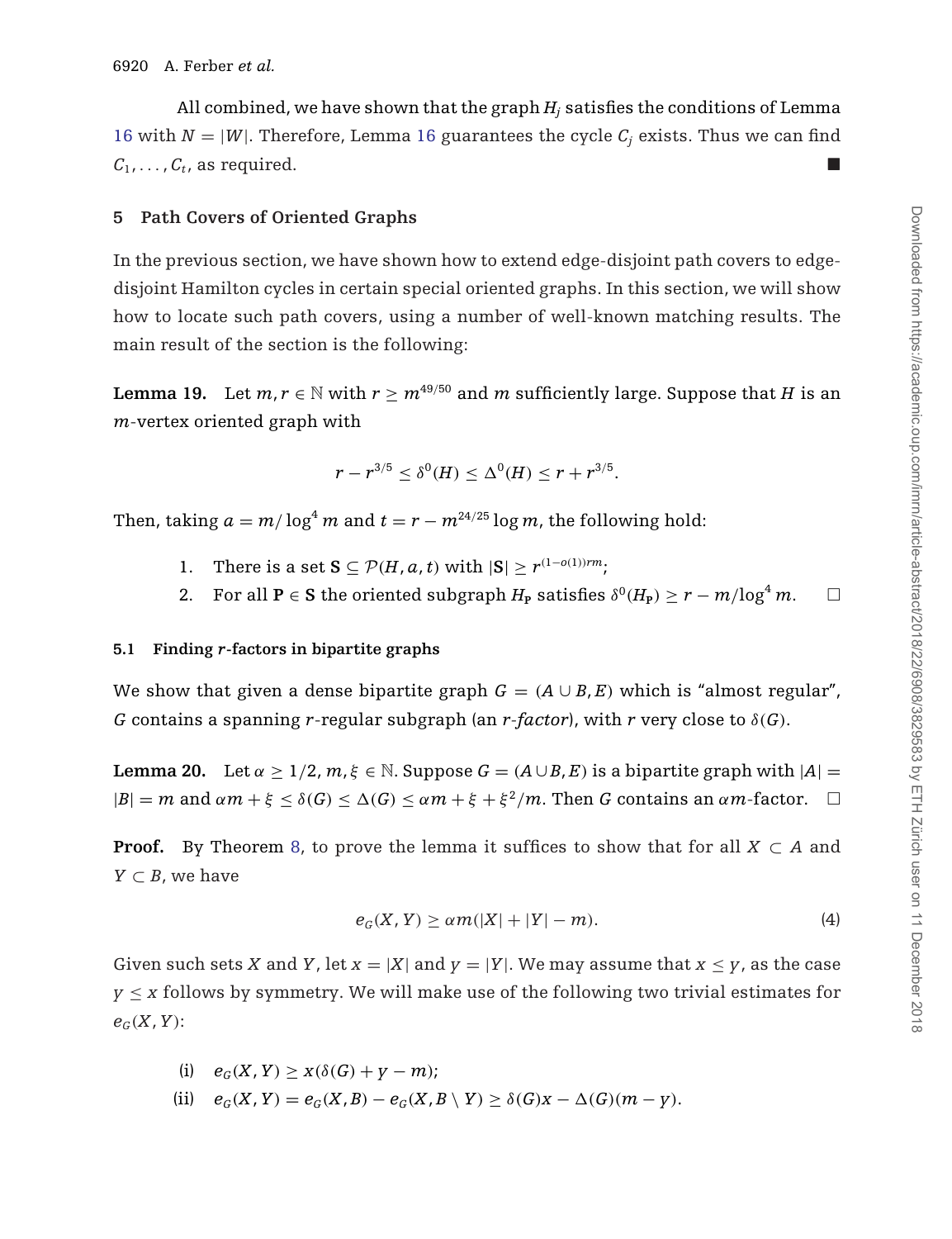<span id="page-13-0"></span>The required bound follows from the following cases.

**Case 1:**  $x + y \le m$ . In this case, [\(4\)](#page-12-0) trivially holds.

**Case 2:**  $x \leq y$  and  $x \leq \delta(G)$ . In this case, note that since  $y - m \leq 0$  we obtain

$$
x(\delta(G) + y - m) \ge \delta(G)(x + y - m).
$$

which by  $(5.1)$  proves  $(4)$ .

**Case 3:**  $x \leq y$ , and  $x > \delta(G)$ . Observe that in this case since  $\alpha > 1/2$  we have

$$
x + y - m \ge 2\delta(G) - m \ge 2\xi.
$$
 (5)

Also, from [\(5.1\)](#page-12-0), we have

$$
e_G(X, Y) \ge \delta(G)x - \Delta(G)(m - y) \ge \alpha m(x + y - m) + \xi(x + y - m) - \frac{\xi^2}{m}(m - y). \tag{6}
$$

Combining (5) with (6) and using that  $x + y > m$ , we conclude that

$$
\alpha m(x + y - m) + \xi(x + y - m) - \frac{\xi^2}{m}(m - y) \ge \alpha m(x + y - m) + 2\xi^2 - \xi^2 \ge \alpha m(x + y - m),
$$

which again proves  $(4)$ . This completes the proof.

Using the previous lemma, we obtain the following corollary, which shows that by adjoining a small number of edges to an almost regular bipartite graph, one can obtain a regular bipartite graph.

**Corollary 21.** Let  $d, m, \xi \in \mathbb{N}, d \leq m/2$ . Suppose that  $G = (A \cup B, E)$  is a bipartite graph with  $|A| = |B| = m$  and that  $d - \xi - \xi^2/m \le \delta(G) \le \Delta(G) \le d - \xi$ . Then there is a bipartite *d*-regular graph *H* = (*A*∪*B*, *E*<sup> $\prime$ </sup>) which contains *G* as a subgraph.  $□$ 

**Proof.** Given *G* as in the lemma, consider the graph  $G^c = (A \cup B, E^*)$  where  $e \in E^*$  if and only if  $e \notin E$ . Clearly  $m - d + \xi < \delta(G^c) < \Delta(G^c) < m - d + \xi + \xi^2/m$ . Therefore, Lemma [20](#page-12-0) guarantees an  $(m - d)$ -regular subgraph  $S \subseteq G^c$ . Letting  $H := S^c$  completes the proof.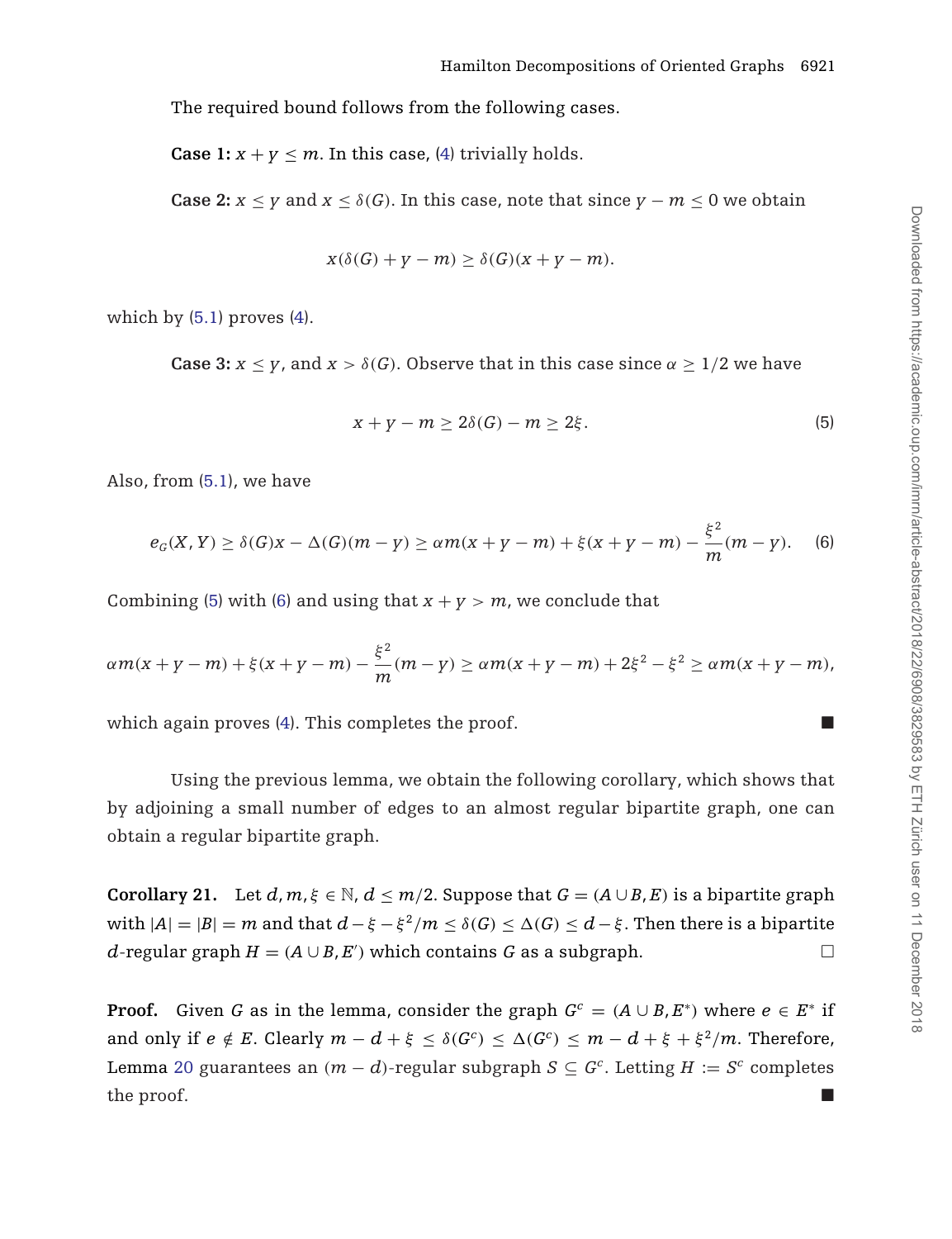#### <span id="page-14-0"></span>**5.2 Small subgraphs contribute many edges to few matchings**

**Lemma 22.** Let  $m, r \in \mathbb{N}$  with  $r \geq m^{24/25}$  and  $m$  sufficiently large. Suppose that  $G =$  $(A \cup B, E)$  is a bipartite graph with  $|A| = |B| = m$  and that  $E = E_1 \cup E_2$  is a partition of *E*. For  $i \in \{1, 2\}$  let  $H_i$  be the spanning subgraph of G induced by the edges in  $E_i$ . Suppose also that:

- 1. *G* is *r*-regular, and
- 2.  $d_{H_2}(v) \le 2m^{5/6}$  for all  $v \in A \cup B$ .

Then *G* contains at least  $(1-o(1))\left(\frac{r}{e}\right)^m$  perfect matchings, each with at most  $m^{7/8}$  edges from  $E_2$ .

**Proof.** Set  $s = 2m^{5/6}$  and  $\ell = m^{7/8}$ . First note that since G is *r*-regular, by Theorem [11,](#page-7-0) the number of perfect matchings in  $G$  is at least  $\left(\frac{r}{e}\right)^m$  . Therefore, it is enough to show that at most  $o(1)(r/e)^m$  matchings of *G* contain at least  $\ell$  edges from  $E_2$ .

Now given a matching  $M \subseteq E_2$  of size  $\ell$ , let *G*' be the subgraph of *G* obtained by deleting the vertices covered by *M*. Clearly  $\Delta(G') \leq r$  and  $|V(G')| = 2(m - \ell)$ . By Remark [10,](#page-7-0) it follows that the number of ways to complete *M* into a perfect matching is at most

$$
(8r)^{\frac{m-\ell}{r}}\left(\frac{r}{e}\right)^{m-\ell}\leq (8r)^{m^{1/25}}\left(\frac{e}{r}\right)^{\ell}\left(\frac{r}{e}\right)^m.
$$

However, the number of matchings of size  $\ell$  in  $H_2$  is at most  $\binom{m}{\ell} s^{\ell} \leq (\textit{ems}/\ell)^{\ell}.$ Therefore, the number of perfect matchings of *G* with at least  $\ell$  edges from  $E_2$  is at most

$$
(8r)^{m^{1/25}}\left(\frac{e^2ms}{r\ell}\right)^{\ell}\left(\frac{r}{e}\right)^m \le (8m)^{m^{1/25}}\left(\frac{2e^2m^{1/25}}{m^{1/24}}\right)^{m^{7/8}}\left(\frac{r}{e}\right)^m = o(1)\left(\frac{r}{e}\right)^m.
$$

This completes the proof of the lemma.

#### **5.3 Decomposing almost regular bipartite graphs into large matchings**

In order to prove Lemma [19](#page-12-0) in the next subsection we will construct  $(a, t)$ <sup>p</sup>-families  $P \in \mathcal{P}(H, a, t)$  by carefully combining collections of matchings from certain bipartite graphs. The following definition will be useful to refer to the key properties required from these matchings.

**Definition 23.** Let  $G = (A \cup B, E)$  be a bipartite graph.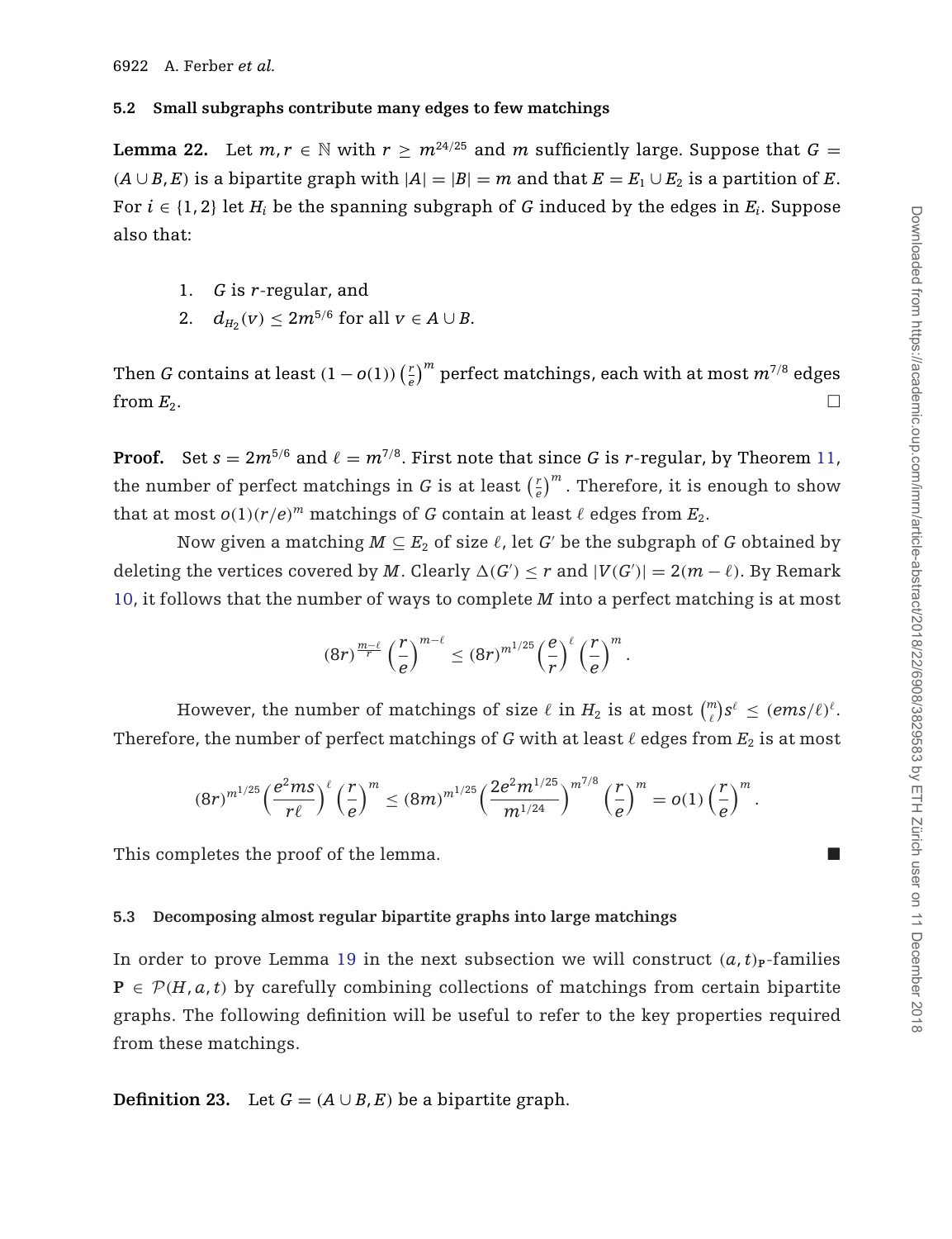- <span id="page-15-0"></span>1. Given two integers a and t, we define an  $(a, t)_{M}$ *-family* in G to be a collection of *t* edge-disjoint matchings in *G*, each of which of size at least *a*.
- 2. Let  $\mathcal{M}(G, a, t)$  denote the collection of all  $(a, t)_{\mathcal{M}}$ -families in *G*.
- 3. Given  $M \in \mathcal{M}(G, a, t)$ , we let  $G_M$  denote the spanning subgraph of G consisting of the edge set  $\bigcup_{M \in M} E(M)$ .

Our main aim in the following lemma is to show that if  $G = (A \cup B, E)$  is an almost *r*-regular bipartite graph with  $|A|=|B|$ , then for many elements  $\mathbf{M} \in \mathcal{M}(G, a, t)$ , where  $a \approx |A|$  and  $t \approx r$ , the graph  $G_M$  is also almost regular.

**Lemma 24.** Let  $\varepsilon > 0$  and  $m, r \in \mathbb{N}$  with  $m$  sufficiently large and  $2m^{24/25} < r < (1-\varepsilon)m/2$ . Suppose that  $G = (A \cup B, E)$  is a bipartite graph with  $|A| = |B| = m$  and  $r \le \delta(G) \le \Delta(G) \le$  $r + r^{2/3}$ . Then, taking  $t = r - m^{24/25}$  and  $a = m - m^{7/8}$ , the following hold:

- 1. There is  $M \subset M(G, a, t)$ , with  $|M| = r^{(1-o(1))rm}$ ;
- 2. For each  $M \in M$ , the subgraph  $G_M$  has minimum degree at least *t* − 2*m*<sup>5/6</sup>.

**Proof.** Set  $\xi = m^{5/6}$  and  $r' = r + \xi + \xi^2/m$ . Then, using that  $r^{2/3} \le m^{2/3} = \xi^2/m$ , combined with the hypothesis of the lemma, we have

$$
r' - \xi - \xi^2/m = r \leq \delta(G) \leq \Delta(G) \leq r + r^{2/3} = r' - \xi.
$$

Thus by Corollary [21](#page-13-0) there is an *r'*-regular graph  $H = (A \cup B, E')$  which contains *G* as a subgraph.

Set  $E_1 := E(G)$  and  $E_2 := E(H) \setminus E_1$ . By the above, we have

$$
d_{E_2}(v) \le r' - r = \xi + \frac{\xi^2}{2m} \le 2m^{5/6} \tag{7}
$$

for all  $v \in A \cup B$ .

We will now show, using Lemma [22,](#page-14-0) that there are many ways to build a sequence  $(M_1, \ldots, M_t)$  of edge-disjoint perfect matchings in *H*, where each matching contains at least *a* edges from  $E_1$ . To do this, begin by setting  $H_0 := H$ . Having selected  $M_1, \ldots, M_{i-1}$ ,  $\det H_i := H \setminus \bigl( \cup_{j < i} E(M_j) \bigr)$  and note that  $H_i$  is  $(r'-i+1)$ -regular. Since  $r'-i \geq r-t \geq m^{24/25}$  and by (7), we can apply Lemma [22](#page-14-0) to  $H_i$  to find at least  $(1-o(1)) \big(\frac{r'-i+1}{e}\big)^m$  perfect matchings of *Hi* with at least *a* edges in *E*1. Multiplying all this estimates gives at least

$$
\prod_{i=1}^{t} (1 - o(1)) \left( \frac{r' - i + 1}{e} \right)^m = r^{(1 - o(1))tm} = r^{(1 - o(1))rm}
$$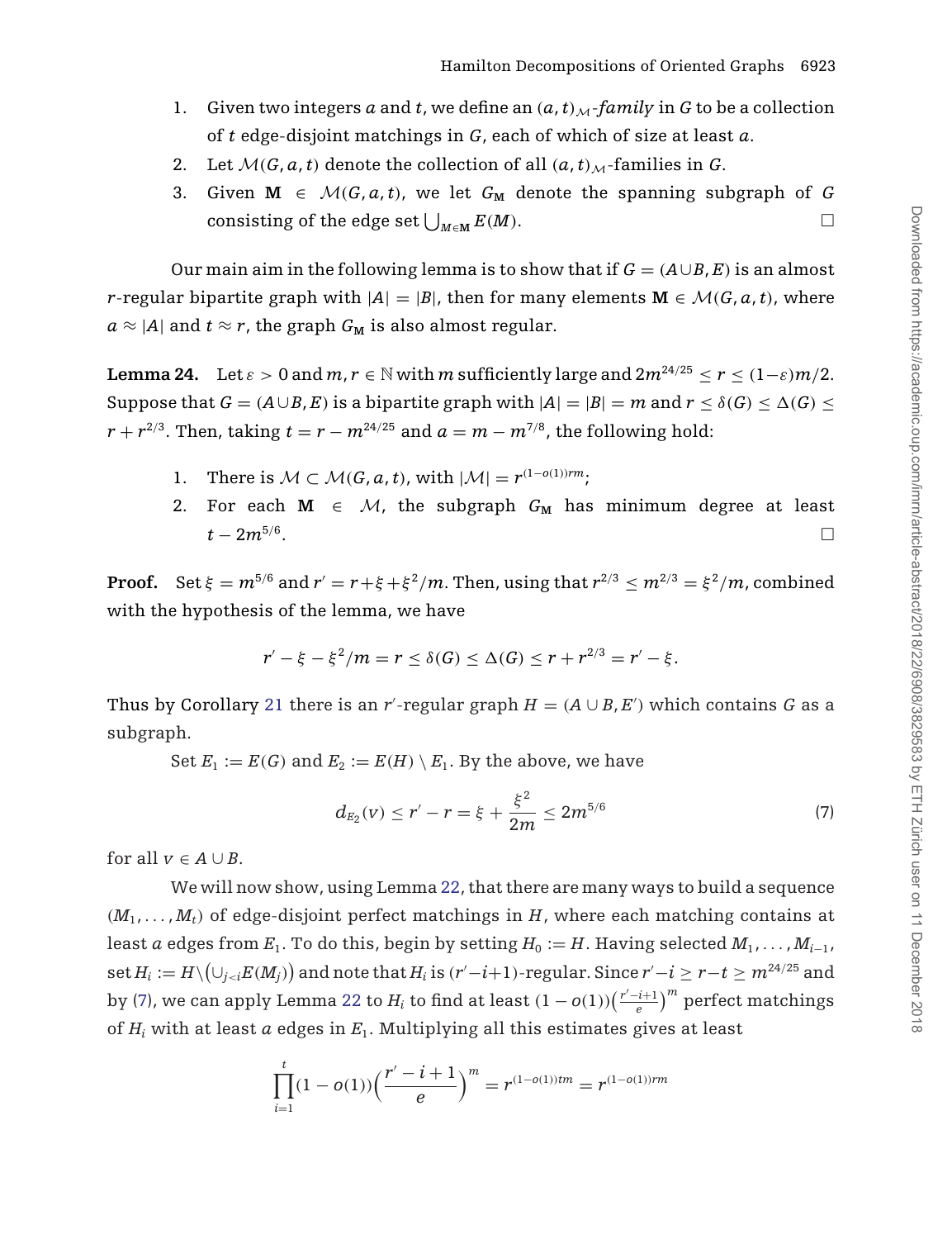<span id="page-16-0"></span>possible choices for  $(M_1, \ldots, M_t)$ .

To complete the proof, simply note that each sequence  $(M_1, \ldots, M_t)$  above gives rise to an  $(a, t)_{M}$ -family of *G*, given by  $M = \{M_i \cap E_1 : i \in [t]\}\)$ . As each M can occur at most *t*! times in this way, these sequences give rise to  $M \subset M(G, a, t)$  with

$$
|\mathcal{M}| \geq \frac{1}{t!} \times r^{(1-o(1))rm} = r^{(1-o(1))rm}.
$$

Lastly, for each such  $(a, t)$ <sub>M</sub>-family **M**, the minimum degree of  $G_M$  is at least  $t - 2m^{5/6}$ by [\(7\)](#page-15-0). This completes the proof of the lemma.

#### **5.4 Path covers in almost regular oriented graphs**

We are now ready to complete the proof of Lemma [19.](#page-12-0)

**Proof of Lemma [19.](#page-12-0)** Let  $b = 2 \log^4 m$  and select a partition  $V(H) = V_1 \cup ... \cup V_b$  uniformly at random, where  $|V_i| \in \{ |m/b|, [m/b] \}$  holds for all  $i \in [b]$ . For convenience we will assume  $|V_i| = m' := m/b$  for all  $i \in [b]$ , although this assumption is easily removed. By Chernoff's inequality, with probability  $1 - o(1)$  we find that for all  $v \in V(H)$  and  $j \in [b]$ we have

$$
d^{\pm}_H(v, V_j) = d^{\pm}_H(v)/b \pm 4\sqrt{m' \log m} = d \pm d^{2/3}/2,
$$
 (8)

where  $d = r/b$ . Fix a choice of partition such that (8) holds.

Now consider the complete directed graph on *b* vertices, denoted by  $D_b$  (this graph contains both directed edges  $(u, v)$  and  $(v, u)$  for all pairs of distinct vertices  $u, v$ ). By a result of Tillson [\[18](#page-25-0)], the complete digraph  $D<sub>b</sub>$  has an edge decomposition into  $b$ directed Hamilton paths  $Q_1, \ldots, Q_b$ . Each such path  $Q_i = v_{i_1} \ldots v_{i_b}$  naturally corresponds to an oriented subgraph  $H_i$  of  $H$  consisting of all edges in  $B_{ij} := \frac{1}{H} [V_{i_j}, V_{i_{j+1}}]$  for  $j \in [b-1]$ . As the paths  ${Q_i}_{i \in [b]}$  are edge-disjoint, so are the oriented subgraphs  ${H_i}_{i \in [b]}$ . As  $B_{ij}$  only consists of edges oriented from  $V_{i_j}$  to  $V_{i_{j+1}}$ , we can view  $B_{ij}$  as a bipartite graph by ignoring the orientation of its edges.

Our aim now is to show that each oriented graph *Hi* has many path covers. Let us fix such a  $H_i$  and assume without loss of generality that  $H_i$  is given by the path  $Q_i = v_1 \ldots v_b$ , so that  $B_{ij} = \overrightarrow{H} [V_i, V_{j+1}]$  for all  $j \in [b-1]$ . The following observation is key:

**Observation 25.** Suppose that  $M_i$  is a matching of size at least  $m' - \ell$  in  $B_{ij}$  for all *j* ∈ [*b*−1]. Then ∪*M<sub>i</sub>* is a path cover of *H<sub>i</sub>* (perhaps with some paths of length 0). Moreover,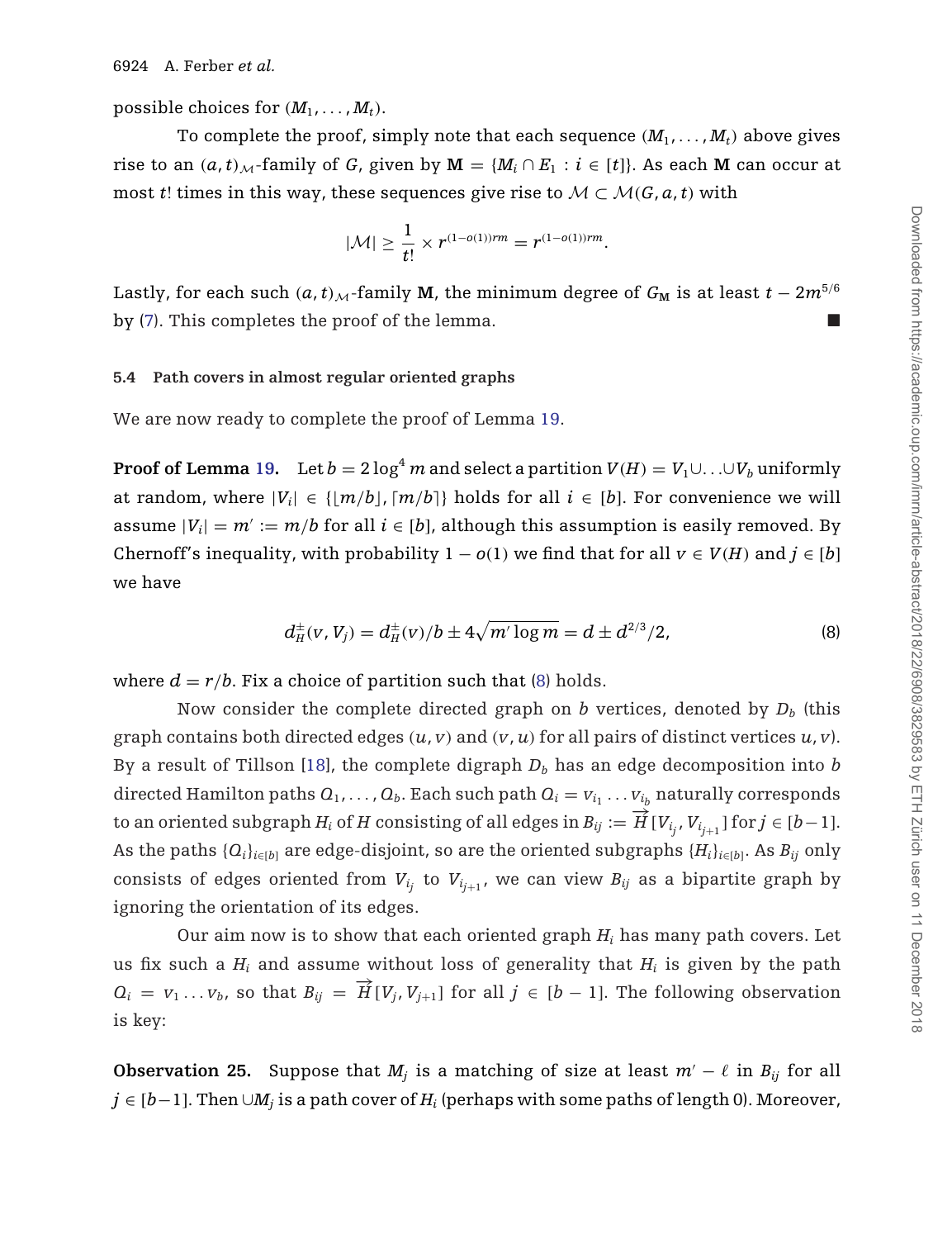as  $∪M_i$  has at least  $(m' - \ell)(b - 1)$  edges and  $H_i$  has *m* vertices, such path covers are of size at most  $m' + b\ell$ .

We now exploit this observation using Lemma [24.](#page-15-0) Note that  $d - d^{2/3}/2 \geq 2m^{24/25}$ . Secondly, by [\(8\)](#page-16-0) for all  $j \in [b-1]$  we have

$$
d - d^{2/3}/2 \leq \delta(B_{ij}) \leq \Delta(B_{ij}) \leq d + d^{2/3}/2.
$$

Therefore, we can apply Lemma [24](#page-15-0) to  $B_{ij}$ , taking  $a'=m'-(m')^{7/8}$  and  $t'=d-d^{2/3}/2-d^{1/8}$  $(m')^{24/25}$ , to get

- (a)  $\mathcal{M}_{ij} \subseteq \mathcal{M}(B_{ij}, a', t')$  with  $|\mathcal{M}_{ij}| = d^{(1-o(1))dm'};$
- (b) For all  $M_{ij} \in \mathcal{M}_{ij}$ , letting  $B := B_{ij}$ , the graph  $B_{M_{ij}}$  has minimum degree at least  $t' - 2(m')^{5/6}$ .

Let us now fix  $M_{ii} \in M_{ii}$  for all  $j \in [b-1]$ . As each  $M_{ii}$  consists of *t'* edge-disjoint matchings, by Observation [25,](#page-16-0) we can use  ${M_{ij}}_{i\in [b-1]}$  to construct t' edge-disjoint path covers of  $H_i$ , each of size at most  $m' + b(m')^{7/8} \le n/\log^4 n = a$ . Furthermore, it is easy to see that different choices of  ${M_{ij}}_{i\in[b-1]}$  give rise to a different collection of path covers. Combined with [\(5.4\)](#page-16-0), this gives at least

$$
\prod_{j\in[b-1]}|\mathcal{M}_{ij}|\geq d^{(1-o(1))(b-1)dm/b}=d^{(1-o(1))dm}
$$

distinct  $(a, t')_{\mathcal{P}}$ -families of  $H_i$ .

Now, we have partitioned *H* into *b* edge-disjoint oriented graphs  $H_1, \ldots, H_b$ , each of which consists of at least  $d^{(1-o(1))dm}$  distinct  $(a, t')_p$ -families. Further, distinct choice of such families from each  $H_i$  yield distinct  $(a, bt')_{\mathcal{P}}$ -families of  $H$ . Taking  $t = bt' \geq$ *r* − 2*b*(*m*<sup> $')$ 24/25 ≥ *r* − *m*<sup>24/25</sup> log *m*, it follows that there is **S** ⊂  $P(H, a, t)$  with</sup>

$$
|S| \ge d^{(1-o(1))dmb} = d^{(1-o(1))rm} = r^{(1-o(1))rm}.
$$

Here, we have used that  $b = 2 \log^4 m$ , that  $d = r/b$  and that  $r \ge d/2b$ , giving  $b^{-rm} = r^{-o(rm)}$ .

To complete the proof of the lemma, it only remains to prove the following:

**Claim 26.** For each **P** ∈ **S** we have  $\delta^{0}(H_{\text{P}}) \ge r - m/\log^{4} m$ .

To see this, simply note that by construction

$$
E(H_{\mathbf{P}}) = \bigcup_{i,j} E(B_{\mathbf{M}_{ij}})
$$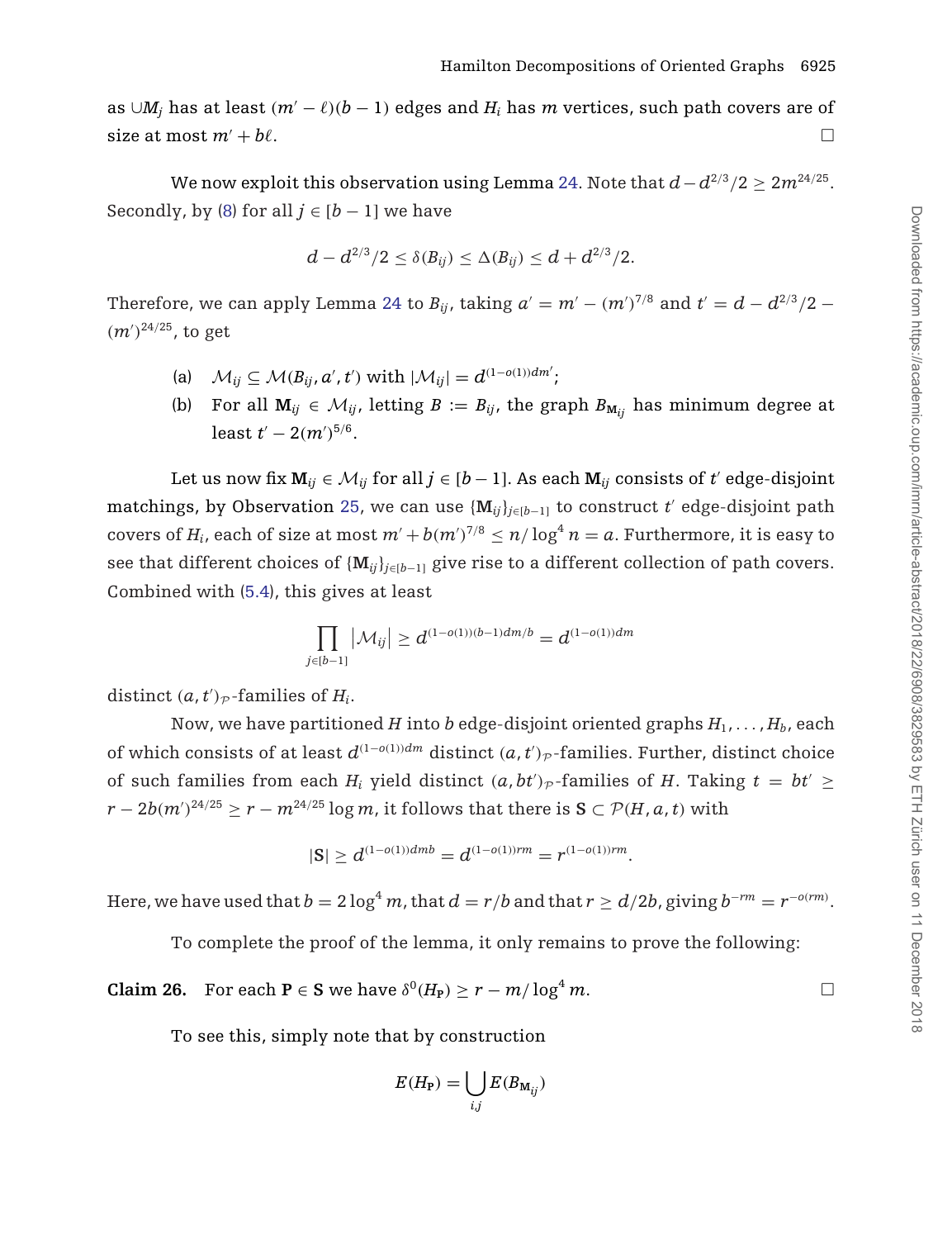<span id="page-18-0"></span>for some choices of  $M_{ij} \in \mathcal{M}_{ij}$  where  $i \in [b]$  and  $j \in [b-1]$ . Given  $v \in V_k$  say, the out-edges of *v* in  $H_P$  are therefore those out-edges of *v* in  $B_{M_{ij}}$ , where  $i_j = k$ . However,  $i_j = k$  only occurs when an out-edge of  $v_k$  appears in  $Q_i$ , which happens exactly  $b - 1$ times, since  $Q_1, \ldots, Q_b$  forms a Hamilton path decomposition of  $D_b$ . Combined with [\(5.4\)](#page-16-0),  $t^\prime = d - d^{2/3}/2 - (m^\prime)^{24/25}$  and  $d = r/b$ , we find

$$
d_{H_P}^+(v) \geq (b-1)(t'-2(m')^{5/6}) \geq bt'-t'-2b(m')^{5/6} \geq r-t'-4b(m')^{24/25} \geq r-2m'=r-m/\log^4 m.
$$

As an identical argument lower bounds the  $d_{H_{\bf P}}^-(v)$ , this completes the proof of the claim, and hence the proof of the lemma.

## **6 Partitions of Oriented Graphs**

In this final section, before the proof of Theorems [4](#page-3-0) and [2](#page-2-0) we prove a technical lemma which will allow us to decompose oriented graphs as given in Theorem [4](#page-3-0) into smaller subgraphs, each of which satisfy the hypothesis of Lemmas [18](#page-11-0) and [19.](#page-12-0)

**Lemma 27.** Let  $\beta \ge \alpha > \epsilon > 0$ , let  $K, d, n \in \mathbb{N}$ , with *n* sufficiently large,  $d = \alpha n$  and  $K = \log n$ . Suppose that *G* is an oriented graph on *n* vertices with  $\delta^{0}(G) \geq \beta n$  and that *D* is a *d*-factor of *G*. Then there are  $K^3$  edge-disjoint spanning subgraphs  $H_1, \ldots, H_{K^3}$  of *G* with the following properties:

- 1. For each  $H_i$  there is a partition  $V(G) = U_i \cup W_i$  with  $|W_i| = n/K^2 \pm 1$ ;
- 2. Letting  $D_i = H_i[U_i]$  for all *i*, then  $D_i \subseteq D$  and for some  $r \geq (1 2\varepsilon)d/K^3$  we have

$$
r - r^{3/5} \le \delta^0(D_i) \le \Delta^0(D_i) \le r + r^{3/5};
$$

- 3. Letting  $E_i = H_i[U_i, W_i]$  we have  $d_{E_i}^{\pm}(u, W_i) \ge \varepsilon |W_i|/4K$  for all  $u \in U_i$ ;
- 4. Letting  $F_i = H_i[W_i]$  we have  $\delta^0(F_i) \geq (\beta \varepsilon)|W_i|$ .

**Proof.** To begin, select *K* partitions of  $V(G)$  uniformly and independently at random where, for each  $k\in[K]$ , we partition  $V(G)$  into  $K^2$  sets,  $V(G)=\bigcup_{\ell\in[K^2]}S_{k,\ell}$  with  $|S_{k,\ell}|\in K$  $\left\{ \lfloor n/K^2 \rfloor, \lceil n/K^2 \rceil \right\}$ . For each  $k \in [K]$  and  $v \in V(G)$  there exists a unique  $\ell := \ell(k, v) \in [K^2]$ for which  $v \in S_{k,\ell}$ . In particular, every  $v \in V(G)$  belongs to *exactly K* sets  $S_{k,\ell}$ .

Second, observe that by Chernoff's inequality for a hypergeometrical distribu-tion (see Remark [6\)](#page-6-0), letting  $s = \lfloor n/K^2 \rfloor$ , with probability  $1 - nK^3e^{-\omega(\log n)} = 1 - o(1)$  we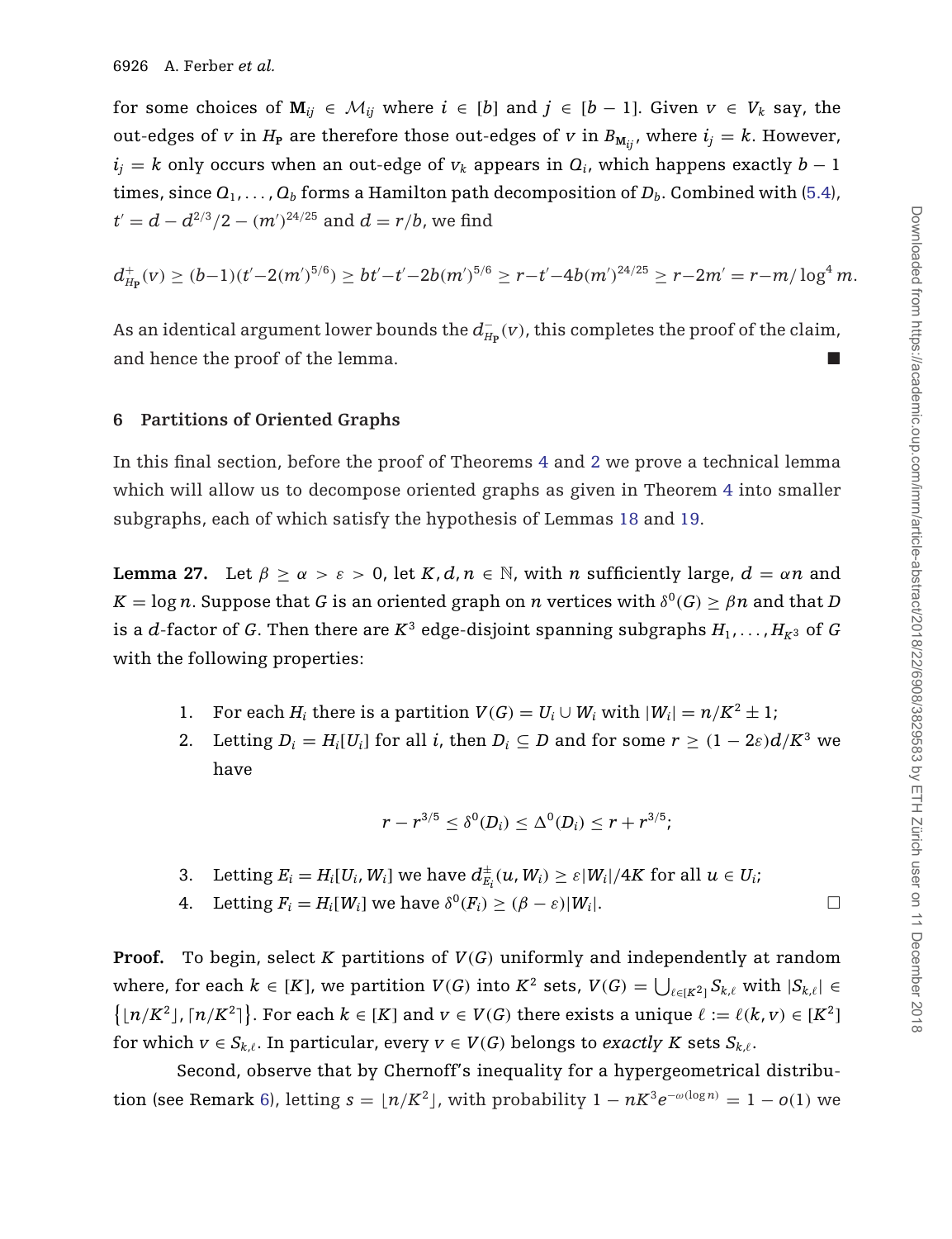<span id="page-19-0"></span>have

$$
d_D^{\pm}(v, S_{k,\ell}) = \alpha |S_{k,\ell}| \pm 4\sqrt{s \log n} \quad \text{ and } \quad d_G^{\pm}(v, S_{k,\ell}) = d_G^{\pm}(v) |S_{k,\ell}| / n \pm 4\sqrt{s \log n} \tag{9}
$$

for all  $v \in V(G)$ ,  $k \in [K]$  and  $\ell \in [K^2]$ . In particular, as  $|S_{k\ell}| = s \pm 1 > n/2K^2 \gg \log n$ , for all  $k$  and  $\ell$  we have

$$
\delta^{0}(G[S_{k,\ell}]) \geq \beta|S_{k,\ell}| - 4\sqrt{s\log n} \geq (\beta - \varepsilon/2)|S_{k,\ell}|. \tag{10}
$$

For each  $v \in V(G)$  and  $k \in [K]$ , let  $X^+(v, k)$  denote the random variable which counts the number of  $w \in N_G^+(v)$  such that  $w \in S_{k,\ell(k,v)} \cap S_{k',\ell(k',v)}$  for some  $k' \neq k$ . Define  $X^-(v, k)$  similarly.

For  $\sigma \in \{+, -\}$ , we have

$$
\mathbb{E}[X^{\sigma}(v,k)] \leq K\Big(\frac{n}{K^4}\Big) = \frac{n}{K^3} = o(s).
$$

By Chernoff's inequality, with probability  $1 - Kne^{-\Theta(n/K^3)} = 1 - o(1)$ , for all  $k \in [K]$  and  $v \in V(G)$  we have

$$
X^{\sigma}(v,k) \leq \frac{2n}{K^3} = o(s). \tag{11}
$$

Lastly, for  $\sigma \in \{+, -\}$  and  $v \in V(D)$  we define the random variable  $Y^{\sigma}(v)$  to be the  $\text{number of vertices } u \in N_D^{\sigma}(v) \text{ with } u \in S_{k,\ell(k,v)} \text{ for some } k \text{. For all } \sigma \in \{+, -\} \text{ and } v \in V(D),$ we have

$$
b:=\mathbb{E}[Y^{\sigma}(v)]\leq Ks.
$$

Since all the vertices of *D* have the same in/outdegrees, the value of  $\mathbb{E}[Y^{\sigma}(v)]$  is indeed  $\text{independent of } v.$  By Proposition [7,](#page-6-0) with probability  $1 - 2n K n^{K} e^{-(2\sqrt{K^{2}}\text{s}\log n)^{2}/3K\text{s}} = 1 - o(1),$ for all  $\sigma \in \{+, -\}$  and  $v \in V(D)$  we have

$$
Y^{\sigma}(v) = b \pm 2\sqrt{K^2 s \log n}.
$$
 (12)

Thus, with positive probability a collection of partitions satisfy (9), (11), and (12). Fix such a collection.

We relabel  $\{S_{k,\ell} \mid k \in [K] \text{ and } \ell \in [K^2] \}$  as  $\{W_1, \ldots, W_{K^3}\}$  (arbitrarily). Also set  $F_i = G[W_i] \setminus R_i$ , where  $R_i$  is the set of all edges which appear in more than one  $W_i$ . From (10) and (11), for each  $i \in [K^3]$  we obtain

$$
\delta^0(F_i) \geq (\beta - \varepsilon)|W_i|.
$$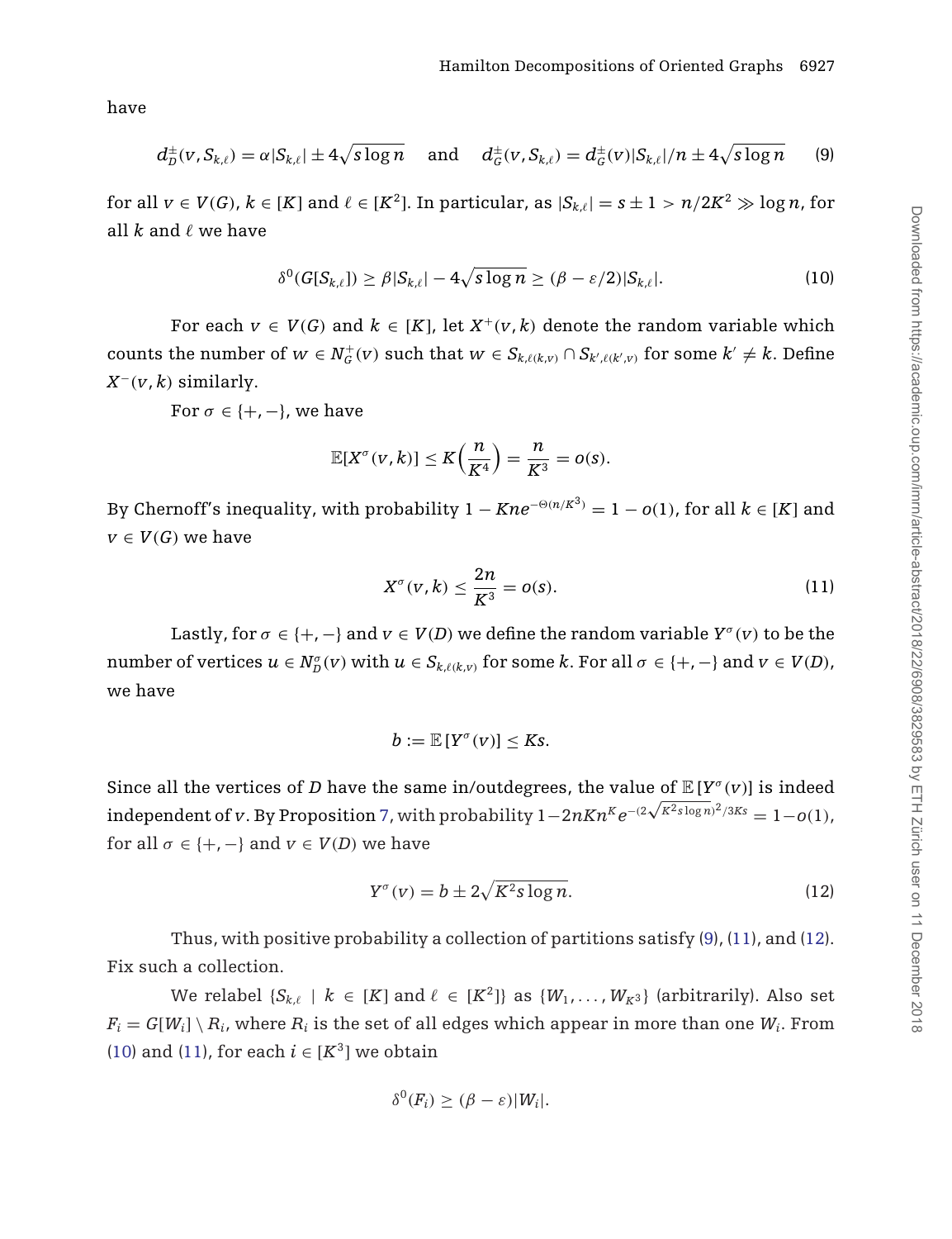Next, let  $D' = D \setminus \left( \bigcup_i E(G[W_i]) \right)$ . As  $D$  is  $d$ -regular, by [\(12\)](#page-19-0), we have that for all  $\sigma \in \{+, -\}$  and  $v \in V(D)$ 

$$
d_{D'}^{\sigma}(v) = d_D^{\sigma}(v) - Y^{\sigma}(v) = d - b \pm 2\sqrt{K^2 s \log n}.
$$

To complete the proof, we partition the edges of  $D<sup>'</sup>$  into further oriented subgraphs

$$
{D_i}_{i \in [K^3]}
$$
 and  ${E_i}_{i \in [K^3]}$ .

Each *D<sub>i</sub>* will be an oriented subgraph with  $V(D_i) = V(D) \setminus W_i := U_i$ , and each  $E_i$  will consist of some directed edges between  $U_i$  and  $W_i$ . To obtain these graphs, we will partition the edges at random as follows: Suppose that  $e = uv \in E(D')$ , and let  $I_u = \{i \in [K^3] \mid u \in W_i\}$ . Similarly, define  $I_v$ . By construction,  $|I_u| = |I_v| = K$  and  $I_u \cap I_v = \emptyset$ . Now, we randomly and independently assign each  $e \in E(D')$  to a subgraph according to the following distribution:

- for  $i \notin I_u \cup I_v$ , we assign *e* to  $D_i$  with probability  $\frac{1-\varepsilon}{K^3-2K}$ ;
- for  $i \in I_u \cup I_v$ , we assign *e* to  $E_i$  with probability  $\frac{\varepsilon}{2K}$ .

The probability for *e* to being assigned to some subgraph is 1.

By Chernoff's inequality, with probability at least  $1 - nK^3e^{-\Theta(\sqrt{n\log n})^2/n}$  −  $nK^3e^{-\Theta(\frac{s}{K})}=1-o(1)$  the resulting oriented graphs satisfy

(a)  $r - r^{3/5} \le r - 4\sqrt{n}\log n \le \delta^0(D_i) \le \Delta^0(D_i) \le r + 4\sqrt{n}\log n \le r + r^{3/5}$ , where  $r := \frac{(1-\varepsilon)(d-b)}{K^3 - 2K} \geq \frac{(1-2\varepsilon)d}{K^3}$ ; (b)  $d_{E_i}^{\pm}(v, W_i) \ge \varepsilon |W_i| / 4K$  for all  $v \in U_i$ .

Finally, taking  $H_i = D_i \cup E_i \cup F_j$  for each  $i \in [K^3]$ , it is easy to check that these graphs satisfy the requirements.

## **7 Proof of Theorem [4](#page-3-0)**

We are now ready to complete the proof of Theorem [4.](#page-3-0)

**Proof of Theorem [4.](#page-3-0)** Let *G* be an oriented graph as in the assumptions of the theorem. Let  $d := \text{reg}(G) = \alpha n$  and let  $D \subseteq G$  be a d-factor of G. From Theorem [12,](#page-8-0) we find that G contains  $(c - 3/8)n$  edge-disjoint Hamilton cycles, and so  $\alpha \geq c - 3/8 > 0$ .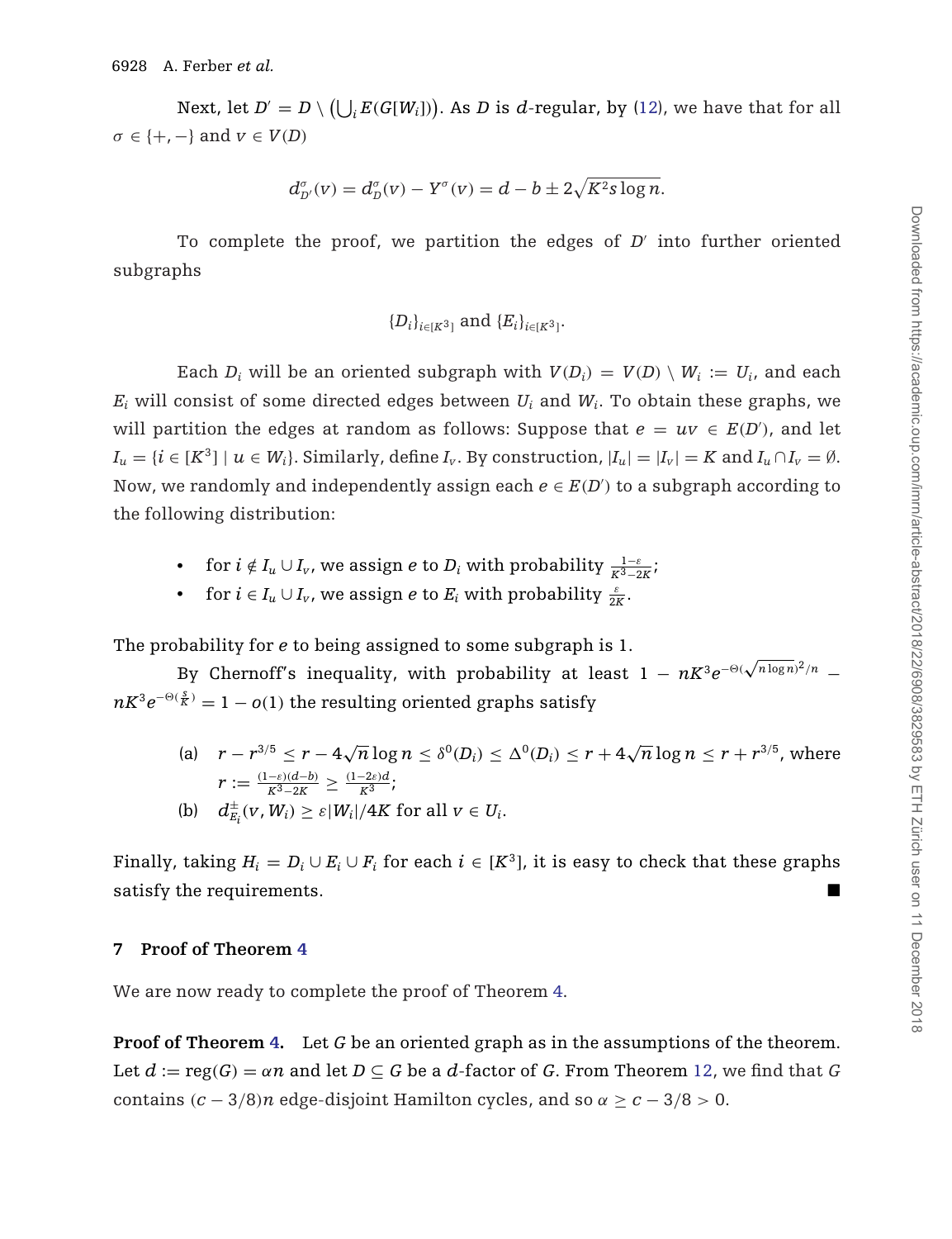First, we apply Lemma [27](#page-18-0) to *G* and *D*, with  $\beta = c$ ,  $\alpha$  and  $\varepsilon/4$  in place of  $\varepsilon$ . Setting  $K = \log n$ , this gives edge-disjoint subgraphs  $H_1, \ldots, H_{K^3}$  of *G* with the following properties:

- 1. For each *H<sub>i</sub>* there is a partition  $V(G) = U_i \cup W_i$  with  $|W_i| = n/K^2 \pm 1$ ;
- 2. Letting  $D_i = H_i[U_i]$ , for some  $r \ge (1 \varepsilon/2)d/K^3$ , we have

$$
r - r^{3/5} \le \delta^{0}(D_i) \le \Delta^{0}(D_i) \le r + r^{3/5};
$$

- 3. Letting  $E_i = H_i[U_i, W_i]$  we have  $d_{E_i}^{\pm}(u, W_i) \ge \varepsilon |W_i|/4K$  for all  $u \in U_i$ ;
- 4. Letting  $F_i = H_i[W_i]$  we have  $\delta^0(F_i) > (\beta \varepsilon)|W_i|$ ;

Secondly, by Property 2, above we can apply Lemma [19](#page-12-0) to each oriented graph *D<sub>i</sub>*. This gives  $P_i \in \mathcal{P}(D_i, n/\log^4 n, r - n/\log^4 n)$  which satisfies

$$
\delta^0(D_{\mathbf{P}_i}) \ge r - n/\log^4 n. \tag{13}
$$

Lastly, apply Lemma [18](#page-11-0) to  $P_i$  for each *i*. Taking  $t = r - n/\log^4 n$  and  $a = b =$  $n/\log^4 n$  and  $s = |W_i| = n/K^2 \pm 1$ , it is easy to check that the conditions of Lemma [18](#page-11-0) hold using (13) and Properties 3 and 4 above. This gives a collection  $C_i := \{C_{i1}, \ldots, C_{it}\}\$  of edge-disjoint Hamilton cycles in *Hi*.

To complete the proof, set  $\mathcal{C} := \bigcup_i \mathcal{C}_i$ . Since the  $H_i$  are edge-disjoint, together with Property 3, we find that  $C$  consists of

$$
K^3t \ge (1 - \varepsilon/2)K^3r \ge (1 - \varepsilon)d
$$

edge-disjoint Hamilton cycles of *G*. This completes the proof.

## **8 Proof of Theorem [2](#page-2-0)**

Before proving Theorem [2,](#page-2-0) let us introduce a final convenient definition.

**Definition 28.** Given an oriented graph *H*, a collection of *t* edge-disjoint Hamilton cycles  $\{C_1, \ldots, C_t\}$  of *G* is called an  $(H, t)_{c}$ -family. Let  $C(H, t)$  denote the set of all  $(H, t)_c$ -families of *H*.

We are now ready for the proof of Theorem [2.](#page-2-0)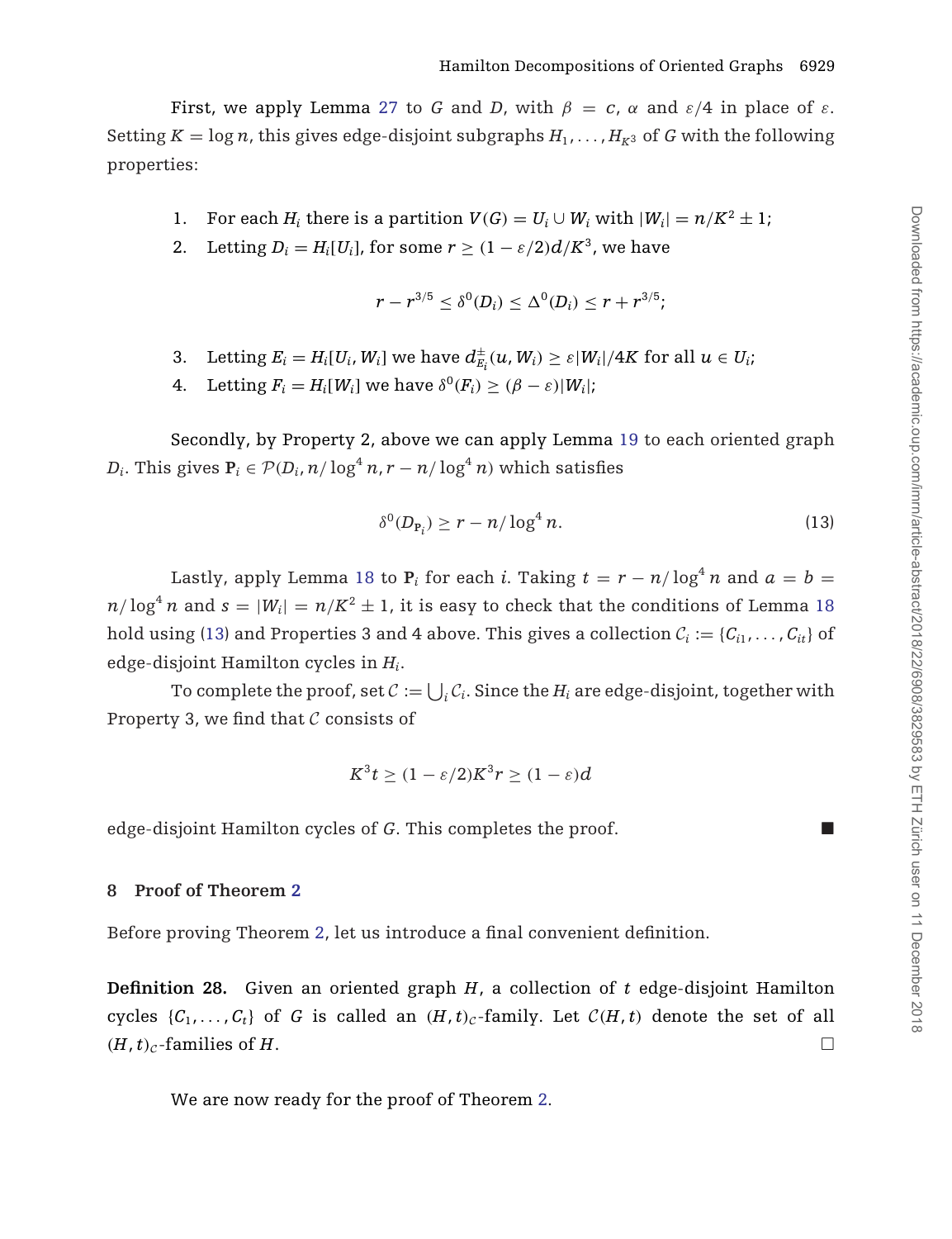**Proof of Theorem [2.](#page-2-0)** Let  $c > 3/8$  be fixed and  $d = cn$ . We would like to show that given any  $\varepsilon > 0$  and a large enough *n*, every *d*-regular oriented graph *G* on *n* vertices satisfies

$$
\left|\mathcal{C}(G,d)\right|\geq n^{(1-\varepsilon)dn}.
$$

Let  $K = \log n$  and  $\alpha = \varepsilon/4$ . Our proof proceeds in five steps.

**Step 1.** Removing a δ-absorbing subgraph from *G*.

By Theorem [15,](#page-8-0) there exists  $\delta > 0$  such that *G* contains a  $\delta$ -absorber subgraph *A*, where *A* is *a*-regular, with  $a \leq a_n$ . Fix such a choice of *A* and let  $G_0 := G \setminus A$ .

**Step 2.** Partitioning  $G_0$ .

Note that  $G_0$  is  $d' := cn - a$  regular with  $\beta := d'/n > 3/8$ . Therefore, taking  $D = G$ and  $\varepsilon_0 = \varepsilon/10$ , applying Lemma [27,](#page-18-0) one can find  $K^3$  edge-disjoint spanning subgraphs  $H_1, \ldots, H_{K^3}$  of  $G_0$  satisfying:

- 1. For each *H<sub>i</sub>* there is a partition  $V(G) = U_i \cup W_i$  with  $|W_i| = n/K^2 \pm 1$ ;
- 2. Letting  $D_i = H_i[U_i]$ , with  $r \geq (1 2\varepsilon_0)d'/K^3$ , we have

$$
r - r^{3/5} \le \delta^{0}(D_i) \le \Delta^{0}(D_i) \le r + r^{3/5};
$$

- 3. Letting  $E_i = H_i[U_i, W_i]$ , we have  $d_{E_i}^{\pm}(u, W_i) \geq \varepsilon_0 |W_i|/4K$  for all  $u \in U_i$ ;
- 4. Letting  $F_i = H_i[W_i]$ , we have  $\delta^0(F_i) \geq (\beta \varepsilon_0)|W_i|$ .

**Step 3.** Showing that for some  $t = r - o(r)$  and for every  $i \in [K^3]$  the set  $\mathcal{C}(H_i, t)$  is large.

To this end, let us first apply Lemma [19](#page-12-0) to each of the *Di*s (by Property 2 above, the assumptions are fulfilled, and that  $|U_i| = m = (1 - o(1))n$ . It thus follows that for every *i* we have a collection

$$
\mathcal{P}_i \subseteq \mathcal{P}(D_i, n/\log^4 n, r - n/\log^4 n)
$$

which satisfies

$$
|\mathcal{P}_i| \geq r^{(1-o(1))rn},
$$

 $\text{such that } \delta^0(D_{\mathbf{P}_i}) \ge r - n/\log^4 n \text{ for all } \mathbf{P}_i \in \mathcal{P}_i.$ 

Therefore, by Properties 3, 4 and the lower bound on  $\delta^{0}(D_{\text{P}_i})$ , the hypothesis of Lemma [18](#page-11-0) apply to  $H_i$  and  $P_i$ , taking  $a = b = n/\log^4 n$ ,  $t = r - n/\log^4 n$  and  $s = |W_i|$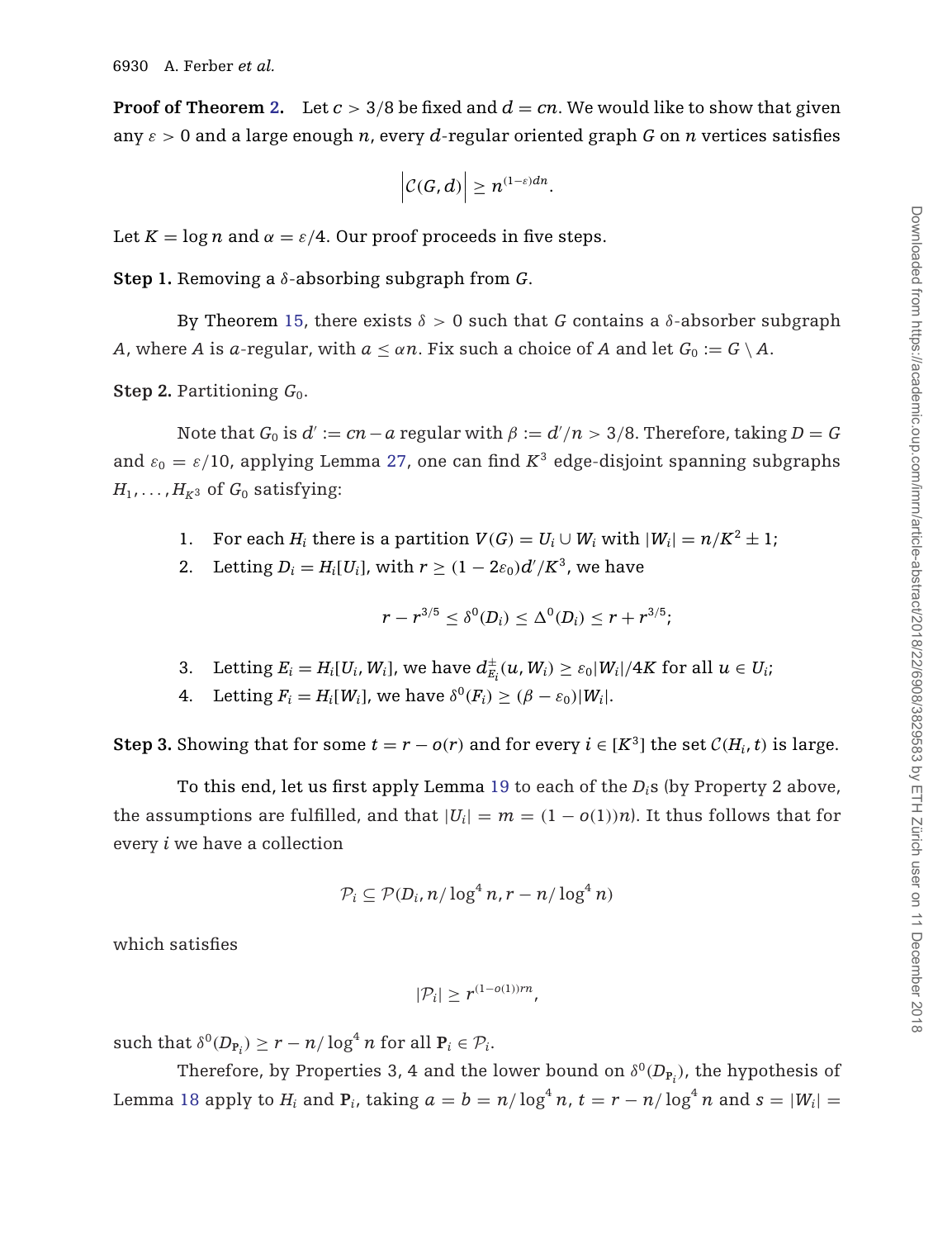$n/K^2 \pm 1$ . This lemma allows us to turn **P**<sub>*i*</sub> into a collection of  $t = r - n/\log^4 n$  edgedisjoint Hamilton cycles. Noting that we fix the  $W_i$  sets throughout the proof, we can trivially recover the path cover used to build each of the cycles. Therefore, for all  $i \in [K^3]$ we have

$$
|\mathcal{C}(H_i,t)| \ge |\mathcal{P}_i| \ge r^{(1-o(1))rn}.
$$
\n(14)

**Step 4.** Showing that  $G_0$  has  $n^{(1-\epsilon)dn}$  'almost Hamilton decompositions'.

To see this, note that if we pick  $C_i \in C(H_i, t)$  for all *i*, then  $C = \bigcup_i C_i \in C(G_0, K^3 t)$ . Therefore, by (14), for  $t' = K^3 t$  we conclude that

$$
\left|\mathcal{C}(G_0,t')\right| \geq r^{(1-o(1))rnK^3} \geq d^{(1-\varepsilon/5)d'n} \geq n^{(1-\varepsilon/4)(1-\alpha)dn} \geq n^{(1-\varepsilon/2)dn}.\tag{15}
$$

**Step 5.** Completing every  $C \in \mathcal{C}(G_0, t')$  to a Hamilton decomposition of *G*.

Let  $C \in \mathcal{C}(G_0, t')$  and note that  $G' = G_0 \setminus C$  is a *b*-regular oriented graph with  $b = o(n)$ . Since  $A := G \setminus G_0$  is a  $\delta$ -absorber, and  $b < \delta n$ , it follows from Theorem [15](#page-8-0) that *A* ∪ *G* has a Hamilton decomposition **C** . But then **C** ∪ **C** is a Hamilton decomposition of *G*. Lastly, note that although different choices of  $C \in C(G_0, t')$  may give rise to the same Hamilton decomposition in this way, it is easy to see that each such decomposition occurs at most  $\binom{d}{t'} \leq 2^n$  times. By (15), this gives

$$
|\mathcal{C}(G,d)| \geq |\mathcal{C}(G_0,t')|/2^n \geq n^{(1-\varepsilon)dn}.
$$

This completes the proof.

## **9 Concluding Remarks**

In this article, we have given bounds on the number of Hamilton decompositions of dense regular oriented graphs. Theorem [4](#page-3-0) shows that if *G* is an *r*-regular *n*-vertex oriented graph, with  $r = cn$  for some fixed  $c > 3/8$ , then it has  $r^{(1+o(1))rn}$  Hamilton decompositions. As indicated in the Introduction this bound is tight for every such graph, up to the *o*(1)-term in the exponent.

We believe that such oriented graphs should in fact have  $\left((1+o(1))\frac{r}{e^2}\right)^{rn}$  Hamilton decompositions. This would agree with the more precise upper bound obtained from the Minc conjecture in the Introduction. To prove this seems to require a version of Theorem [15](#page-8-0) which can be applied to oriented graphs with sublinear density. In this respect, it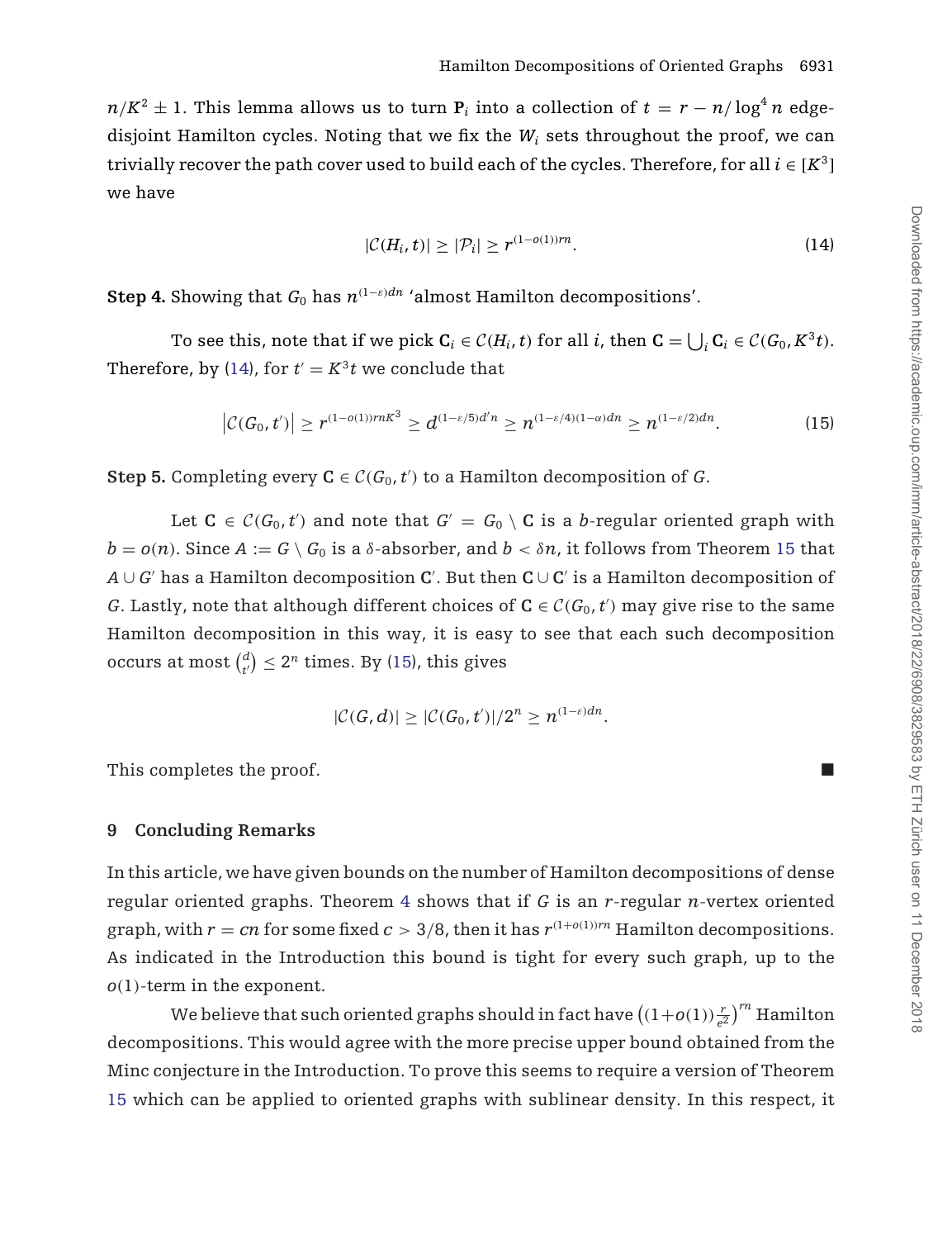<span id="page-24-0"></span>would be very interesting to obtain an alternative proof of Kelly's conjecture that does not make use of regularity, as it seems likely to lead to such a theorem.

#### **Funding**

This work was partially supported by ERC Starter Grant 633509 (Eoin Long).

#### **Acknowledgement**

The authors would like to thank the referees for many valuable comments.

### **References**

- [1] Alon, N. and J. Spencer. *The Probabilistic Method*, 3rd ed. John Wiley & Sons, Inc., Hoboken, NJ, 2008.
- [2] Brégman, L. M. "Some properties of non-negative matrices and their permanents." *Soviet Mathematics Doklady* 14 (1973): 945–9.
- [3] Egorychev, G. "The solution of the Van der Waerden problem for permanents." *Doklady Akademii Nauk SSSR* 258 (1981): 1041–4.
- [4] Falikman, D. "A proof of the Van der Waerden problem for permanents of a doubly stochastic matrix." *Akademiya Nauk SSSR. Matematicheskie Zametki* 29 (1981): 931–8.
- [5] Ferber, A., G. Kronenberg and E. Long. "Packing, Counting and Covering Hamilton cycles in random directed graphs." *Israel Journal of Mathematics*, to appear, arXiv:1506.00618.
- [6] Gale, D. "A theorem on flows in networks." *Pacific Journal of Mathematics* 7 (1957): 1073–82.
- [7] Gelbov, R., Z. Luria and B. Sudakov. "The number of Hamiltonian decompositions of regular graphs." *Israel Journal of Mathematics*, to appear, arXiv:1512.07655.
- [8] Häggkvist, R. "Hamilton cycles in oriented graphs." *Combinatorics, Probability and Computing* 2 (1993): 25–32.
- [9] Karp, R. M. *Reducability among combinatorial problems*, Complexity of computer computations (Proc. Sympos., IBM Thomas J. Watson Res. Center, Yorktown Heights, N.Y., 1972), pp. 85–103. Plenum, New York, 1972.
- [10] Keevash, P., D. Kühn and D. Osthus. "An exact minimum degree condition for Hamilton cycles in oriented graphs." *Journal of the London Mathematical Society* 79 (2009): 144–66.
- [11] Kelly, L., D. Kühn and D. Osthus. "A Dirac type result on Hamilton cycles in oriented graphs." *Combinatorics, Probability and Computing* 17 (2008): 689–709.
- [12] Kühn, D. and D. Osthus. "A survey on Hamilton cycles in directed graphs." *European Journal of Combinatorics* 33 (2012): 750–66.
- [13] Kühn, D. and D. Osthus. "Hamilton decompositions of regular expanders: a proof of Kellys conjecture for large tournaments" *Advances in Mathematics* 237 (2013): 62–146.
- [14] Kühn, D. and D. Osthus. "Hamilton cycles in graphs and hypergraphs: an extremal perspective." In *Proceedings of the International Congress of Mathematicians,* vol. 4, 381–406. Seoul, Korea, 2014, http://www.icm2014.org/en/vod/proceedings.html.